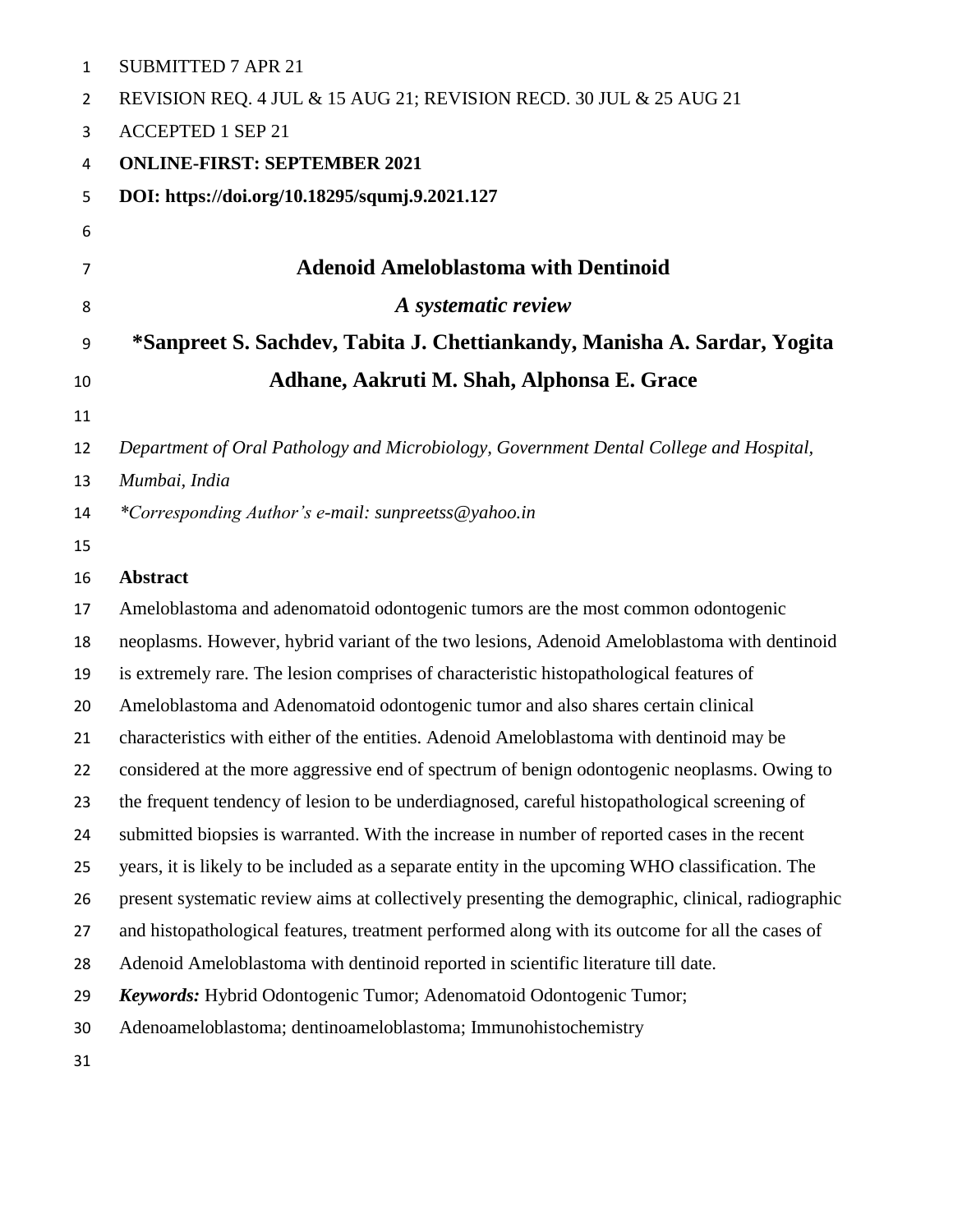The systematic review has been registered in the International prospective register of systematic

reviews - PROSPERO (Record ID:

[https://www.crd.york.ac.uk/prospero/display\\_record.php?RecordID=207062\)](https://www.crd.york.ac.uk/prospero/display_record.php?RecordID=207062)

#### **Introduction**

 The process of odontogenesis involves complex molecular interactions. Disruptions in these interactions could result in a distinct spectrum of neoplasms, unique to the jaws, that are collectively termed odontogenic tumors (OTs) [1]. World Health Organization (WHO) has defined OTs as lesions derived from epithelial, ectomesenchymal, and/or mesenchymal elements that are or have been a part of the tooth-forming apparatus [2,3]. Owing to their development from various components of the tooth forming apparatus, OTs may present a considerable histopathological diversity. 

 Two or more distinct tumor entities may co-exist within the same lesion; these have been reported as hybrid tumors. These have been defined by Ide et al. as lesions showing the combined histopathological characteristics of two or more previously recognized tumors and/or cysts of different categories [4]. These tumors have not been included in the 2017 WHO classification system of odontogenic neoplasms owing to the inadequate number of reported cases [5].

 One such variant of the hybrid odontogenic tumor may exhibit the histological features of both ameloblastoma (AM) and adenomatoid odontogenic tumor (AOT). This hybrid odontogenic tumor was first reported by Slabbert et al. in 1992 as dentinoameloblastoma [6]. The diagnostic term adenoid ameloblastoma with dentinoid (AAD) was first reported by the Armed Forces Institute of Pathology (AFIP) in 1994 by Brannon et al. [7]. Over a period, various terminologies have been associated with the lesions, such as atypical plexiform ameloblastoma with dentinoid [8], ameloblastoma with features of dentinoid [9], hybrid ameloblastoma and adenomatoid odontogenic tumor [10,11], AOT originating within an unicystic ameloblastoma [12] and atypical adenoid ameloblastoma [13]. Owing to the paucity of reported cases of the lesions, the data available regarding their pathogenesis, clinical behavior, diagnosis, and prognostication are limited. The present systematic review aimed to collectively present the demographic details, clinical

features, histopathological patterns, molecular markers, treatment performed along, and the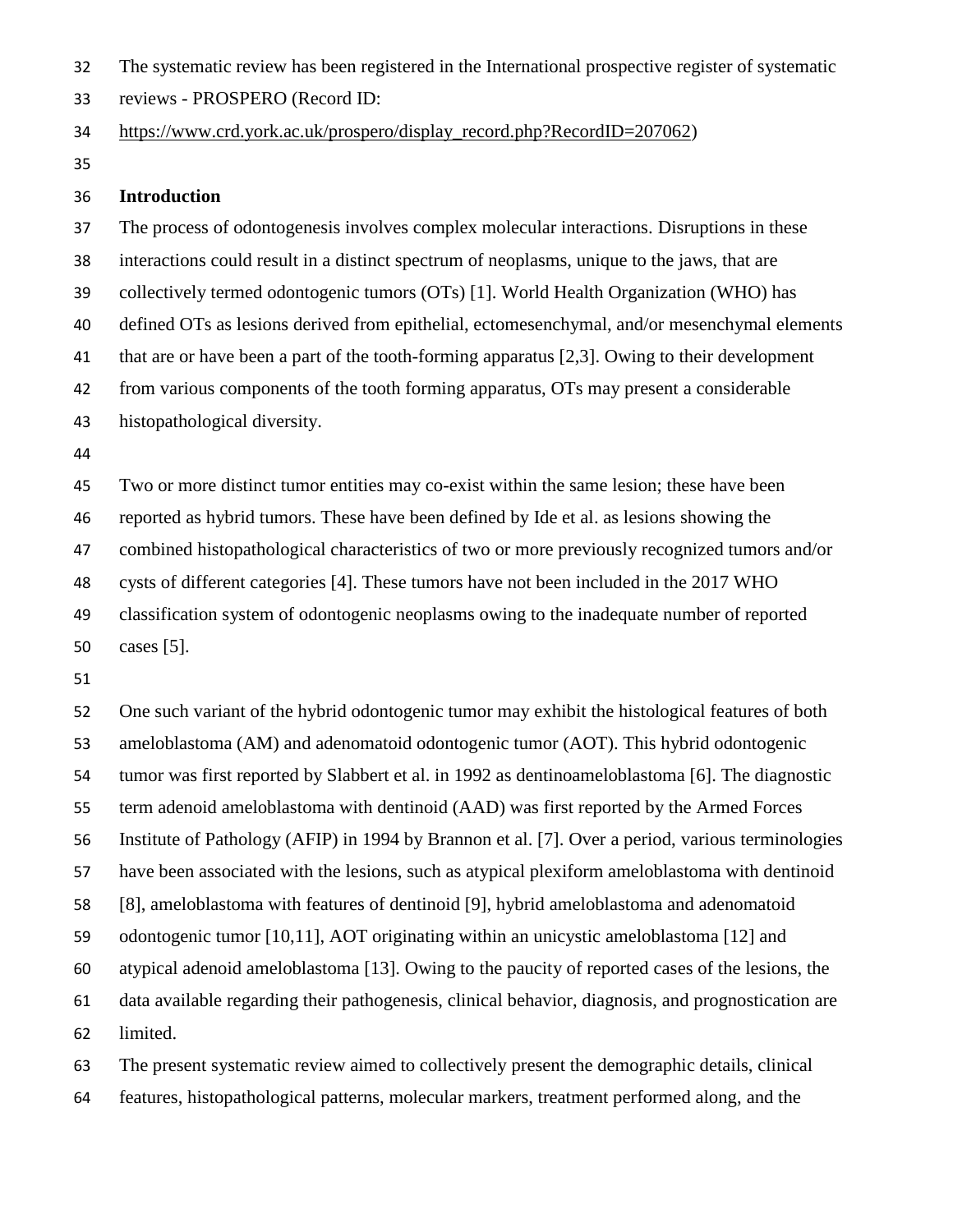outcomes of all the cases of AAD in the literature in English. Another objective was to improve

the understanding of the lesions with respect to their clinical characteristics, varied

histopathological morphology, and prognosis.

## **Methods**

Case reports and case series of AAD were retrieved by a systematic search of the databases:

Medline (Ovid), PubMed, PubMed Central, Web of Science Citation Index Expanded

(SCIEXPANDED), Google Scholar with the keywords "Adenoid" OR "Adenomatoid" AND

"Ameloblastoma" AND "Dentinoid". An additional search was performed using keywords

"Hybrid" AND "Odontogenic" AND "Tumors", and the retrieved literature was scanned to

identify any cases reported with a name differing from AAD. Additionally, case reports and case

series of AAD were also scanned from cross-references.

# *Criteria for Selection and Exclusion*

 The case reports and case series of the lesions colocalized within the same primary lesion site and exhibiting the histopathological characteristics of both AM and AOT, available in English language, were included in this review. On the other hand, lesions with uncertain diagnostic criteria, unclear histopathological characteristics, not exhibiting the features of both the entities co-locally were excluded from the review [Figure 1].

 In order to be classified as AAD, a lesion should present characteristic histopathological features of both AM and AOT in association with extracellular dentinoid material. Therefore, the reported cases were included in this study if their histopathological pictures comprised a combination of at least one of the features of AM and AOT, respectively, along with dentinoid material as enlisted in Table 1. With respect to the AM component, any of the histoapathological variants of Solid/Conventional AM as well as Unicystic Ameloblastoma (UAM), Peripheral AM and Metastatic AM were considered as eligible for inclusion. 

Overall, in terms of the labels used in the present systematic review for the respective

histological features, we proposed the following definite diagnostic formula denoting the

minimum criteria for a lesion to be considered as AAD:

**AM-F** / **AM-P** / **UAM** + **AOT-S** / **AOT-D** + **DM**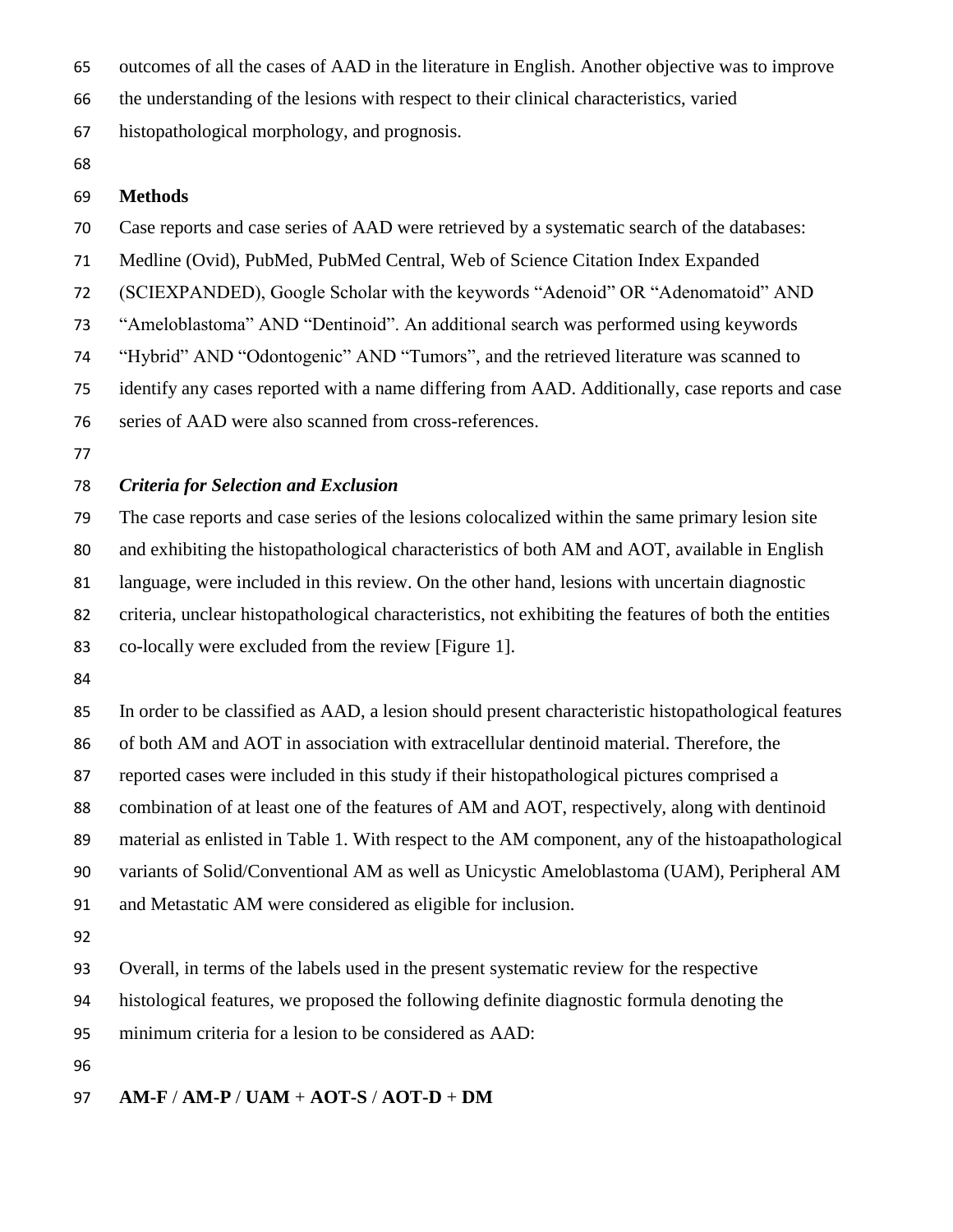In addition to these minimum requisite features, lesions presenting other peculiar features, such as the presence of clear cells within the tumor islands in the AOT component of the lesion and ghost cells within the odontogenic epithelial nests/islands in the AOT component or within ameloblastomatous epithelium, have also been included and discussed in this study. Also, the desmoplastic changes which may occur in the stromal component of AM are now regarded as a histopathological variant of AM rather than a distinct entity according to the 4<sup>th</sup> Edition of WHO Classification of Head and Neck Tumors (2017) [5]. However, these additional features are not considered as definitive criteria for the lesion but rather represent varying stages of odontogenic cell differentiation in the lesion.

#### *Data Extraction*

 Data on the demographic, clinical, radiographic, and histopathological features and molecular markers were assessed. The treatment performed and their outcomes in all the reported cases were elicited. The authors of the included studies were divided into two groups that independently screened the cases and extracted and input the data into the meta-analysis sheets (MS Office Excel, 2016, Microsoft Redmond Campus, Redmond, WA, USA) to eliminate the risk of bias in quality assessment**.**

## **Results and Discussion**

 A total of 29 reported cases of AAD could be extracted from 18 publications available in English. The comprehensive findings after a detailed review of all the cases are collectively summarized in Table 2 and Table 3.

 The first case of AAD was reported by Slabbert et al. in 1992, and till date only 29 cases of AAD have been reported [6]. The small number of reported cases are reflective of the rarity of AAD. Perhaps, many cases of AAD might be overlooked by pathologists as AM or AOT depending on the predominance of either entity in the microscopic examination. This possibility is supported by the fact that 4/45 cases of AM were re-assessed and re-classified as AAD in a retrospective study by Loyola et al. [13]. Therefore, the actual number of cases might be much greater than those reported in the literature. With increasing case reports on the tumors and subsequent increase in the awareness amongst pathologists, hybrid lesions such as AAD are identified 129 accurately, which is in line with the fact that more than half of the cases of AAD ( $n = 19$ ) were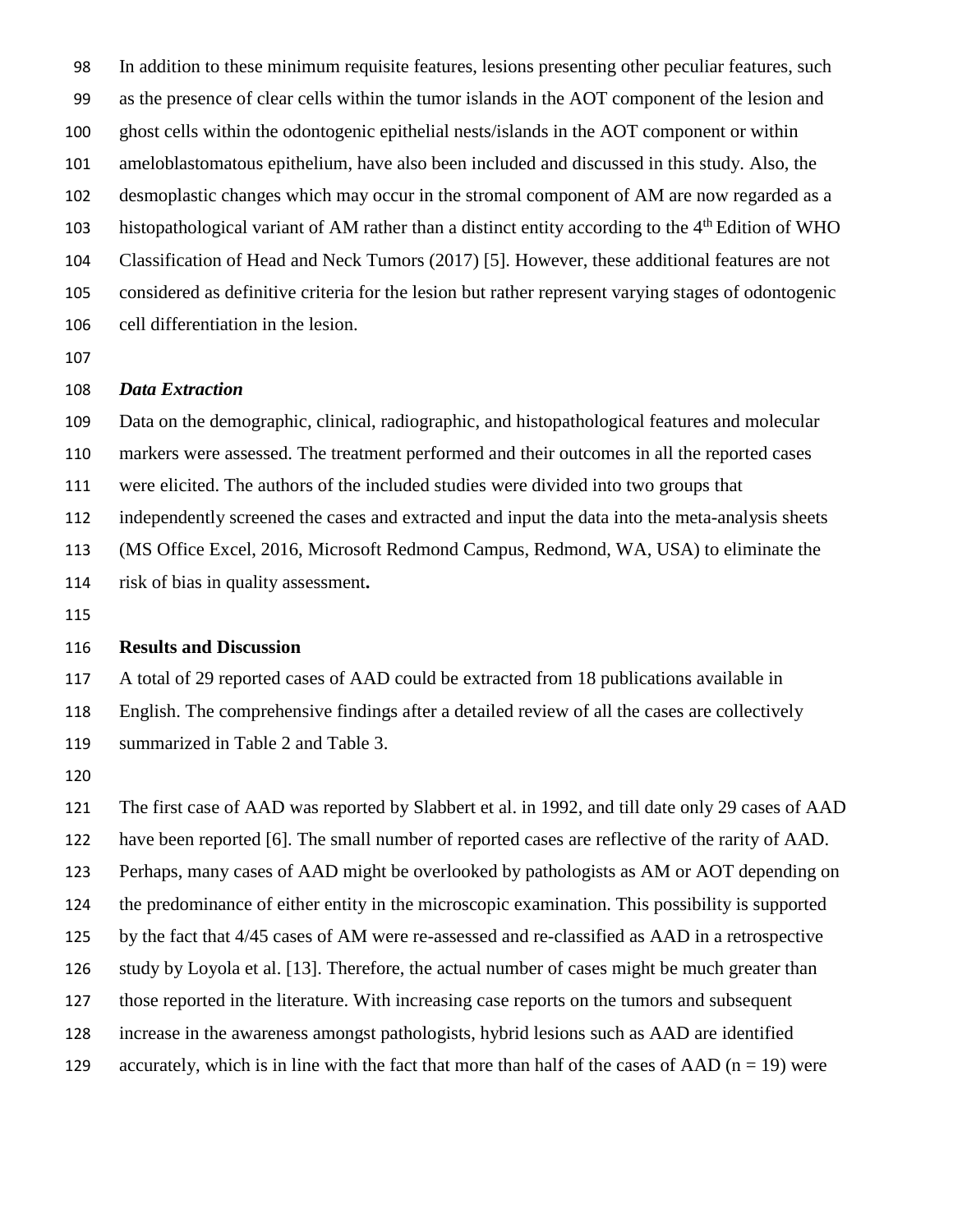reported during the years 2015 to 2020. Thus, it can be expected more cases of AAD would be reported in the coming years.

 The mean age of the patients presenting the lesion was 38.97 + 27.43 (range: 15–82) years. The 134 maximum number of cases occurred in the fourth decade  $(n = 10)$ , followed by the second and 135 fifth decades ( $n = 5$  each, respectively) of life, and the least number of cases were reported in the seventh or above decade [Figure 2]. The pattern of age distribution of the lesion was identical to that of AM and relatively less similar to AOT, which tends to occur in first or second decade [26]. Unlike AOT, which is more common in females, AM does not exhibit sex predilection [27]. In the case of AAD, the reported cases comprised 16 males and 13 females, yielding a ratio of nearly 1:1. The absence of sex predilection in AAD was also similar to that observed in AM. 142 The cases of AAD occurred twice more frequently in the mandible  $(n = 18)$  compared to maxilla 143 (n = 9), with a slight predilection for the right (n = 9) than the left side (n = 6). Half of the lesions

144 occurring on the left side  $(n = 6)$  were in the maxillary jaw. Considering the less frequency of

lesions in the maxilla, it could be deduced that a high percentage of lesions occurring on the left

side were in the maxilla (3/6 maxillary AAD), whereas AAD occurring in the mandible exhibited

a predilection for the right side (6/9 cases).

 In seven instances, the lesion involved the entire arch on both sides crossing the midline, indicating the aggressive potential of the lesion. Interestingly, the tendency of the lesion to 151 infiltrate both sides was equal in both the jaws, encompassing the entire mandible  $(n = 4)$  or 152 maxillary jaw along with maxillary sinus and orbital floor  $(n = 3)$ . About two-third of AOTs have been reported to occur in the maxillary jaw with a predilection for the left side, while AM frequently tends to occur in the posterior region of the mandibular jaw with a slight predilection for the right side [26]. Thus, the pattern of occurrence of AAD in the jaws is similar to AOT in the maxilla and AM in the mandible.

 Similar to the clinical presentation of both AOT and AM, most of the patients presented an asymptomatic swelling (n = 16), which was accompanied by pain in only 3 cases. Paresthesia and numbness were elicited in 4 cases, with all the lesions inevitably involving the mandibular posterior region. Pain, paresthesia, and numbness are also associated with AM lesions, albeit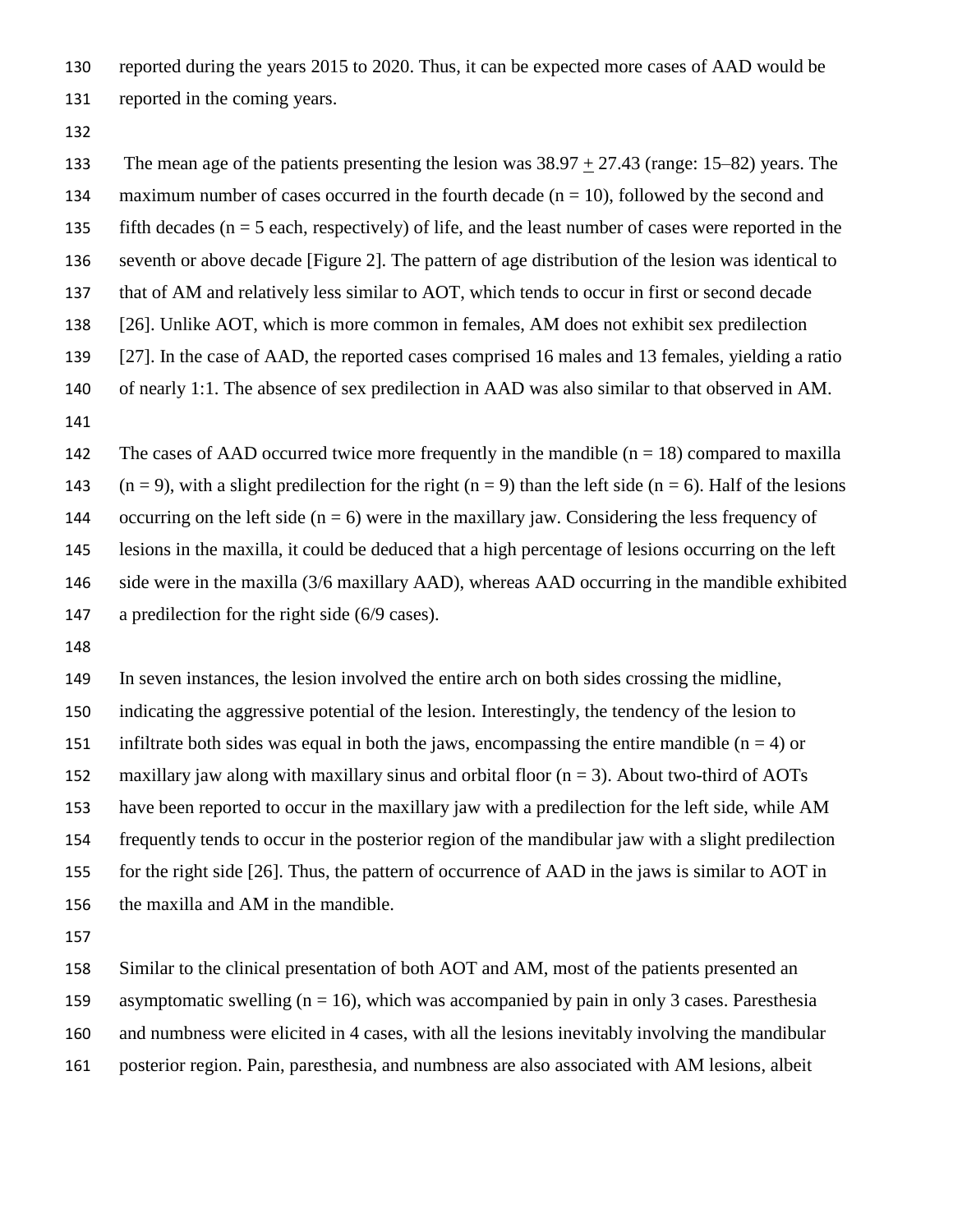uncommonly, and could be attributed to the tumor mass impinging on the peripheral nerves or secondary infection [28].

 The radiographic evaluation revealed that the lesion presented as a well-defined unilocular 166 radiolucency ( $n = 20$ ) which was similar to that commonly noted in AOT. Loyola et al. (2015) reported only two cases presented a poorly defined radiolucent lesion, which occurred in the maxillary jaw involving the nasal fossa, nasal and paranasal sinuses, and the orbit [13]. In cases of large AM or AOT, similar involvement of nasal and maxillary sinuses with poorly defined lesions has been reported [27]. The slow-growing, painless clinical course of the lesion, and thin and porous maxillary bone might be the factors for presentation of lesions as extensive, poorly defined radiolucency [29].

 Multilocularity was observed in only 2/8 cases reported by Adorno-Farias et al. (2018) [24]. It is observed in the radiographic images of AM, wherein the tumor exhibits the septae of bone extending into the radiolucent tumor mass [30]. In three cases, radiopaque foci were also displayed within the unilocular radiolucency in the mandible. In all these cases, ghost cells and dystrophic calcifications were noted on the histopathologic examination for focal radiopacities [10,11,17].

 Furthermore, the histopathology of the AM component of the tumor revealed that 9 cases had a predominant plexiform pattern of ameloblast-like cell proliferation, 9 cases exhibited a follicular pattern, and 9 cases comprised a mixture of both patterns. The follicular and plexiform histopathological patterns in isolated and mixed forms are similar in cases of AM [31], which was similar to our findings. Only two cases had UAM associated with AOT, suggesting that most AADs are associated with solid/muticystic AM.

 Desmoplastic changes are infrequently noted in ameloblastoma owing to the loss of expression of Notch receptors representing an early stage of cell differentiation [32,33]. This phenomenon is observed in AAD cases, wherein only one case reported by Salahinejad et al. presented features of desmoplastic AM [20]. In addition to the desmoplastic changes in the stroma, the lesion also comprised of large amounts of granular cells. Granular cell ameloblastoma is a rare subtype of ameloblastoma, in which granular cells are located in the center of the follicles [34]. Thus, only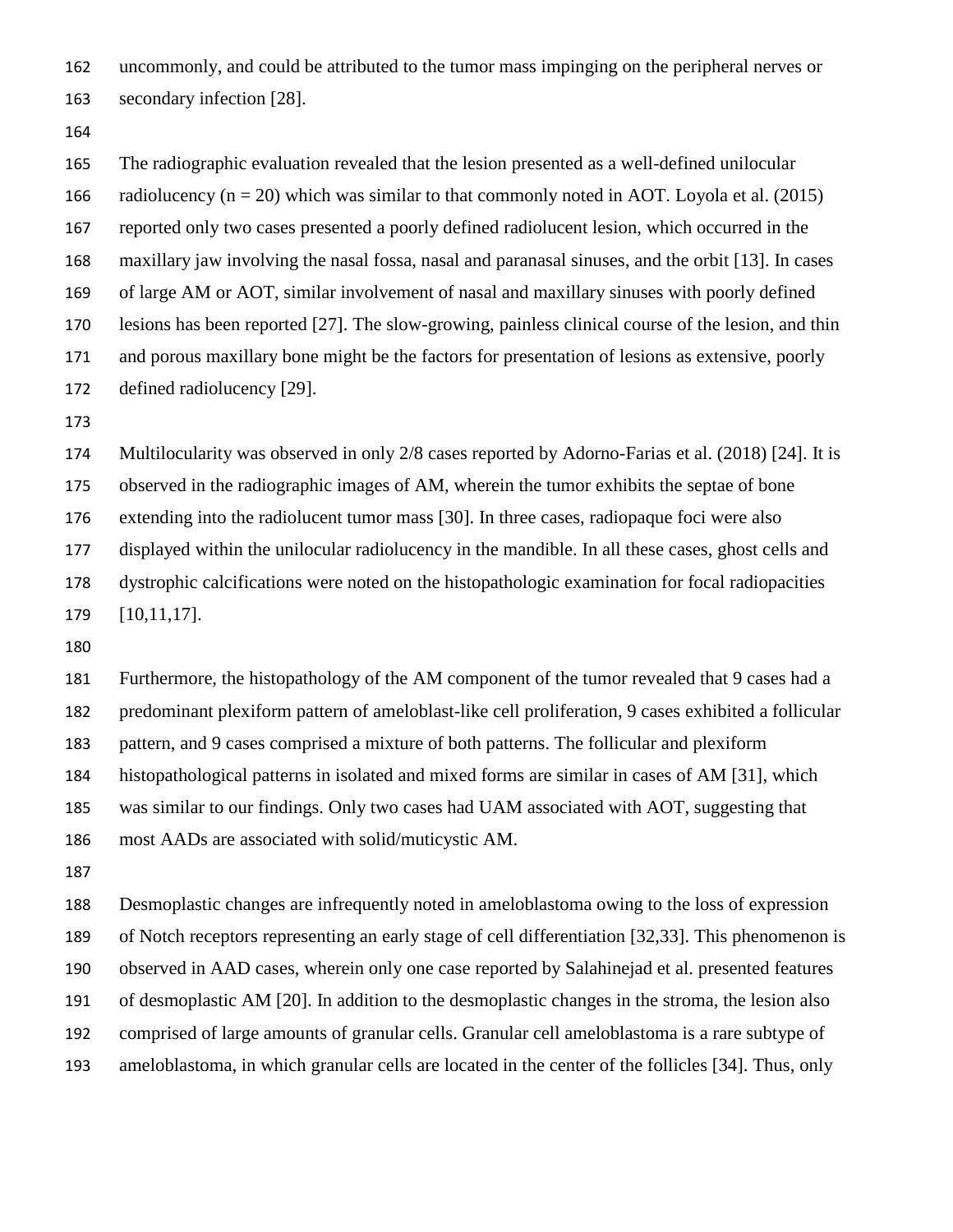- one case of granular cells occurring centrally within the ameloblastic follicles and desmoplastic
- changes within the connective tissue stroma in AAD has yet been reported [20].
- 

 Squamous metaplasia occurring within the central stellate reticulum-like cells of AM follicles is an occasional histological finding termed "acanthomatous ameloblastoma" [27]. Squamous 199 metaplasia was observed in all of the eight cases reported by Adorno-Farias et al. in 2018 ( $n = 8$ ). Of these, seven lesions occurred in the mandibular jaw, while the clinical details of 1 case were missing [24]. The current findings were in accordance with the inference of Bansal et al., which stated that the occurrence of squamous metaplasia is common in AM cases occurring in the mandible than maxilla [35].

 The other component associated with AM in the case of AAD is that of AOT. The biological mechanism underlying this mixture is yet to be elucidated. The transformation from one lesion to another seems to be a possible pathogenic mechanism [36]. The term "adenomatoid" is derived from "adḗn" meaning gland and "-oma" meaning swelling or tumor. The peculiar feature of AOT that led to the derivation of the term is the presence of duct-like structures lined by cuboidal or columnar epithelial cells [26]. Previous studies on the retention of extracellular matrix molecules in the duct-like structures of AOT suggested a key role of Osteonectin in the formation and maintenance of duct-like architecture [37]. Duct-like structures were detected in the histopathological images of 19/29 reported AAD cases in this study.

 In addition to these duct-like structures, areas comprising the odontogenic epithelial cells proliferating in the form of sheets, cords, trabeculae, and whorls are also observed in AOT in 18 cases. Another characteristic feature noted in AOT is the formation of nests or rosette-like structures by odontogenic epithelial cells [19]. Herein, Rosette-like structures were noted in 219 only a few cases  $(n = 6)$ , and thus, their presence was not considered a definite criterion for the diagnosis of AAD.

 An associated extracellular homogenous dentinoid material of varying amounts is invariably present in addition to the AM and AOT components in AAD. Dentinoid is defined as a non- mineralized tissue, which is collagenous in nature and intimately associated with odontogenic epithelium [38]. The earliest interpretation of the eosinophilic material in AAD as dentinoid was proposed by Slabbert et al. in 1992 [6]. The study found that the material was positively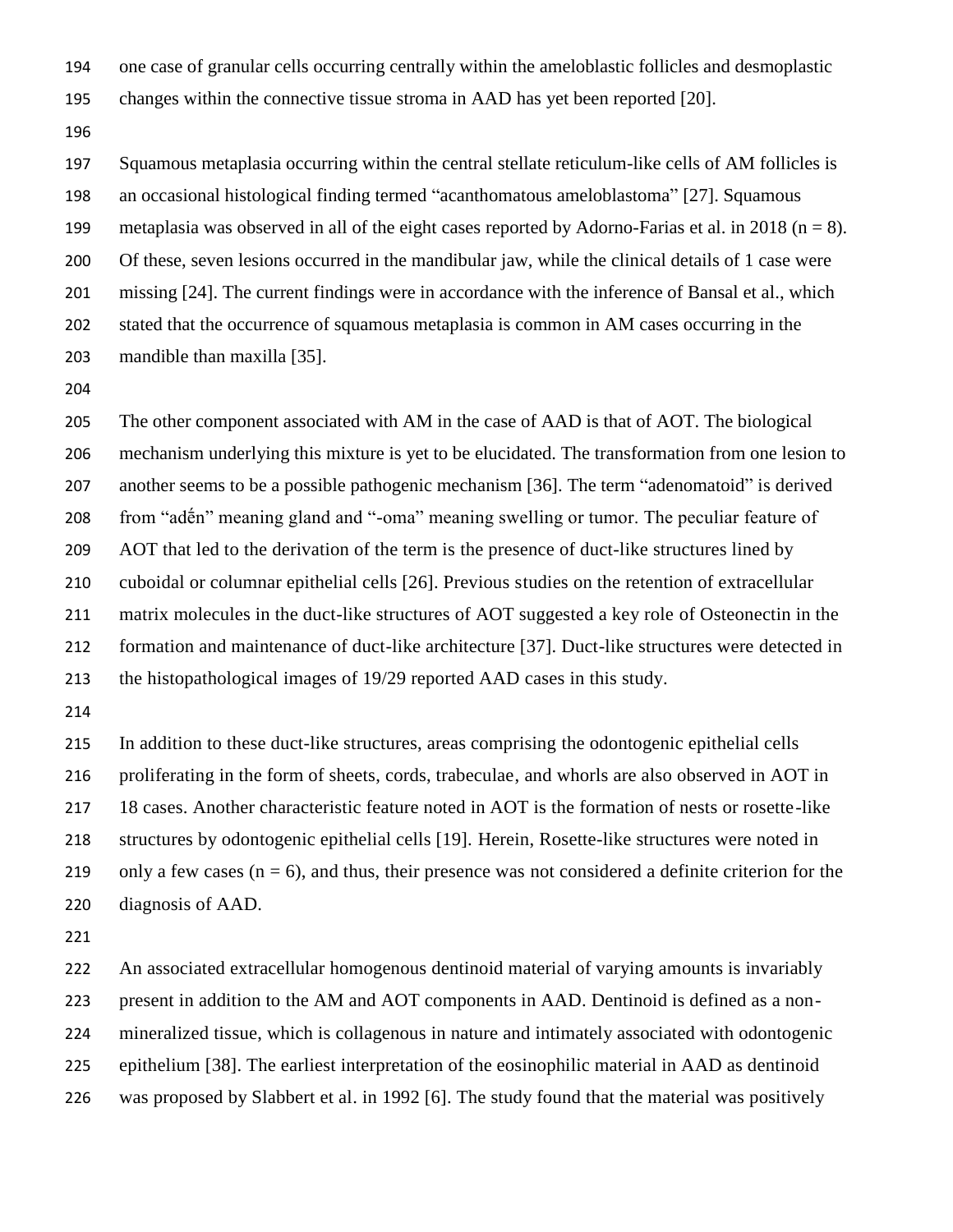stained for collagen via Van Gieson and Mason's trichrome staining, negatively for amyloid staining by Congo Red, and negative for keratin by formic acid Alcian blue stain. The interpretation of the collagenous nature of dentinoid in AAD was further supported by Sonone et al. via positive Van Gieson staining and negative Congo Red staining [17]. Since collagen and bone are also primarily constituted of collagen fibers, the dentinoid material is controversially considered as bone globules or cementum [26,27].

 The formation of dentinoid material in epithelial tumors is a result of a metaplastic process rather than epithelial–ectomesenchymal interaction. This phenomenon could be attributed to the gene products usually present in normal ectomesenchymal cells and the ameloblast-like cells of mixed odontogenic tumors [39]. The outcome was the conversion of epithelial cells by subsequent interaction and co-expression of the mesenchymal phenotype. Thus, the neoplastic epithelial cells committed to ameloblastic differentiation could produce extracellular material of variable composition in some tumors [23]. The lesions represent different directions for tumor differentiation, depending on the initial inductive stimulus, the degree of odontogenesis prior to the stimulus, and the variation in the metaplastic process [40]. The clinicopathological significance and prognostic value of the dentinoid material in AAD have not yet been determined and warrants further study.

 The formation of dentinoid material has also been described in some malignant odontogenic neoplasms, such as primary intraosseous odontogenic carcinoma and odontogenic carcinoma [41]. The presence of cellular atypia in concomitance with other signs of malignancy in AAD may render ameloblastic carcinoma (AMCA) or odontogenic carcinoma as an appropriate diagnosis. Also, the adenoid or duct-like structure might be present in AMCA. However, the enamel organ-like structures or buds are not observed in odontogenic carcinoma with dentinoid [42]. Cellular atypia and abnormal mitosis were described in only one case of AAD reported by Khalele et al. [21]. Supposedly, the possibility of AAD with features of malignancy to be diagnosed as AMCA further adds to the challenge of acknowledging the exact frequency of reported cases of AAD. The case reports of these malignant neoplasms with dentinoid emphasizing the cellular morphologies rather than the glandular component might have been missed, which poses as a limitation to the present review strategy.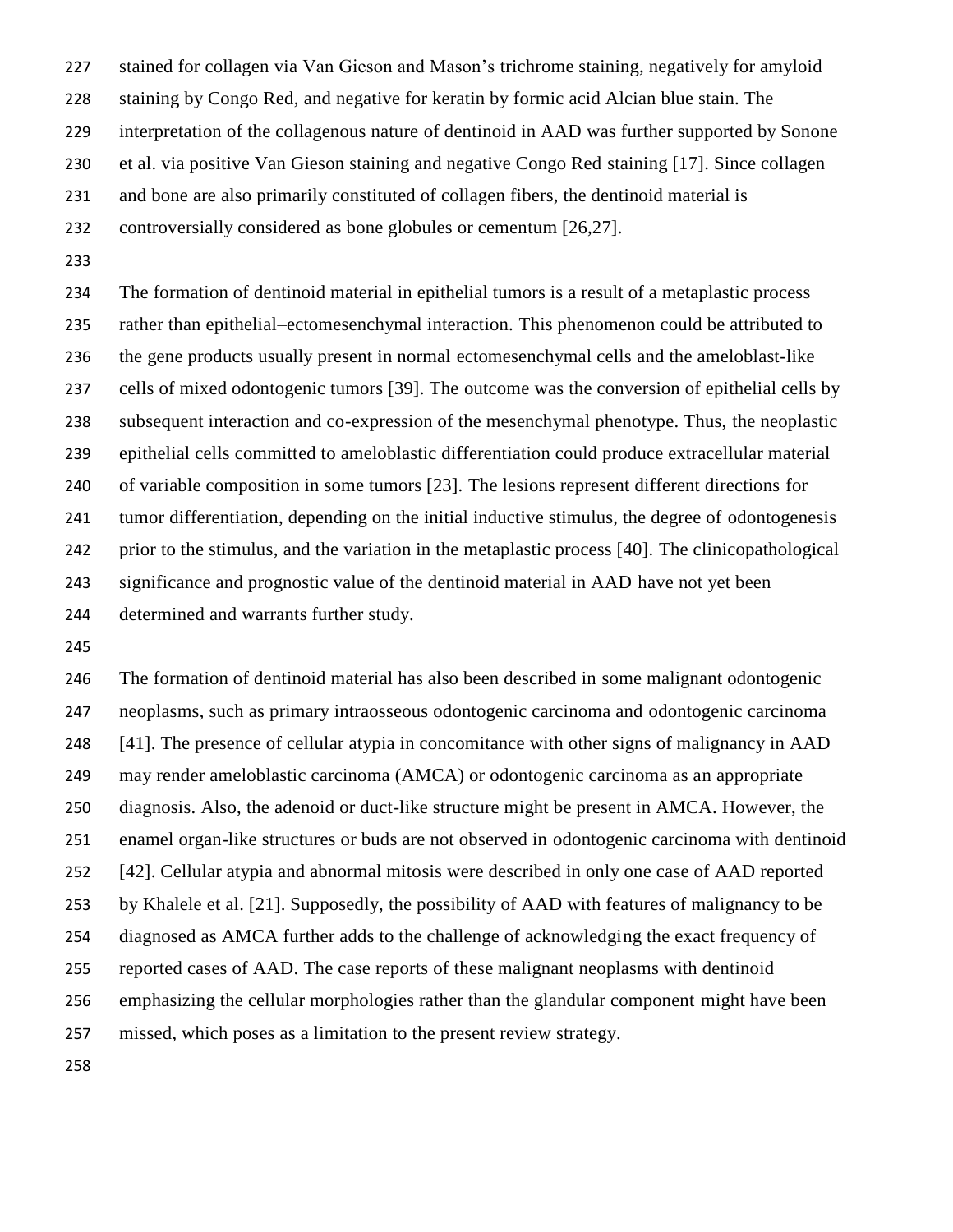Besides dentinoid, other types of extracellular materials have been identified in various studies. Matsumoto et al. reported that some of the cystic or duct-like spaces in AAD were positive for Alcian blue and Mucicarmine staining [8]. Yamazaki et al. found certain areas of amyloid- based extracellular material indicated by positive Congo Red staining [11]. Adorno-Farias et al. demonstrated pseudoducts with PAS-positive material [24]. Loyola et al. [13] stated that although basophilic mucoid material may be observed within the duct-like spaces, secretory component was not detected. In the most recent case of AAD reported by Arruda et al., Alcian blue staining revealed a significant amount of basophilic material and scarce PAS-positive eosinophilic material in duct-like spaces, indicating its mucoid nature [25].

 Nine cases of AAD consisted of clear cells in a varied proportion of the tumor cell population. Clear cells may be noted in tumors of the head and neck and could be a resultant product due to artifacts of fixation, lack of cell organelles, and intracellular accumulation of various substances, such as glycogen, mucin, lipids, tonofilaments, and immature zymogen granules [43]. The clear cell changes could be attributed to tumor progression or secondary to clonal expansion [44]. Furthermore, the population of neoplastic cells comprising the OTs is derived from the dental lamina, which appears to be clear in routine HE-stained sections due to the abundance of glycogen content [45].

 Ghost cells were detected in four reported cases of AAD. The exact nature of ghost cells remains controversial; however, these cells might be the product of abortive enamel matrix or aberrant keratin formation [46,47]. The presence of variable dysplastic material along with ghost cells reflects varied productive or inductive potentiality resulting from prosoplasia of the odontogenic epithelium [48]. The ghost cells are common in other odontogenic tumors, such as calcifying epithelial odontogenic tumor (CEOT), and should be differentiated from AAD as they do not comprise the adenoid areas.

 Regarding the origin of cells in a tumor and subsequent diagnosis, various biomolecules are identified by immunohistochemistry (IHC) [49]. The odontogenic tumors, especially odontogenic epithelial cells, are associated with various biomarkers owing to complex genetic and epigenetic factors involved in their differentiation [50]. The expression of IHC markers assessed in the reported cases of AAD has been summarized in **Table 4**. The most commonly employed markers for IHC differentiation of epithelial cells are cytokeratins (CKs). CKs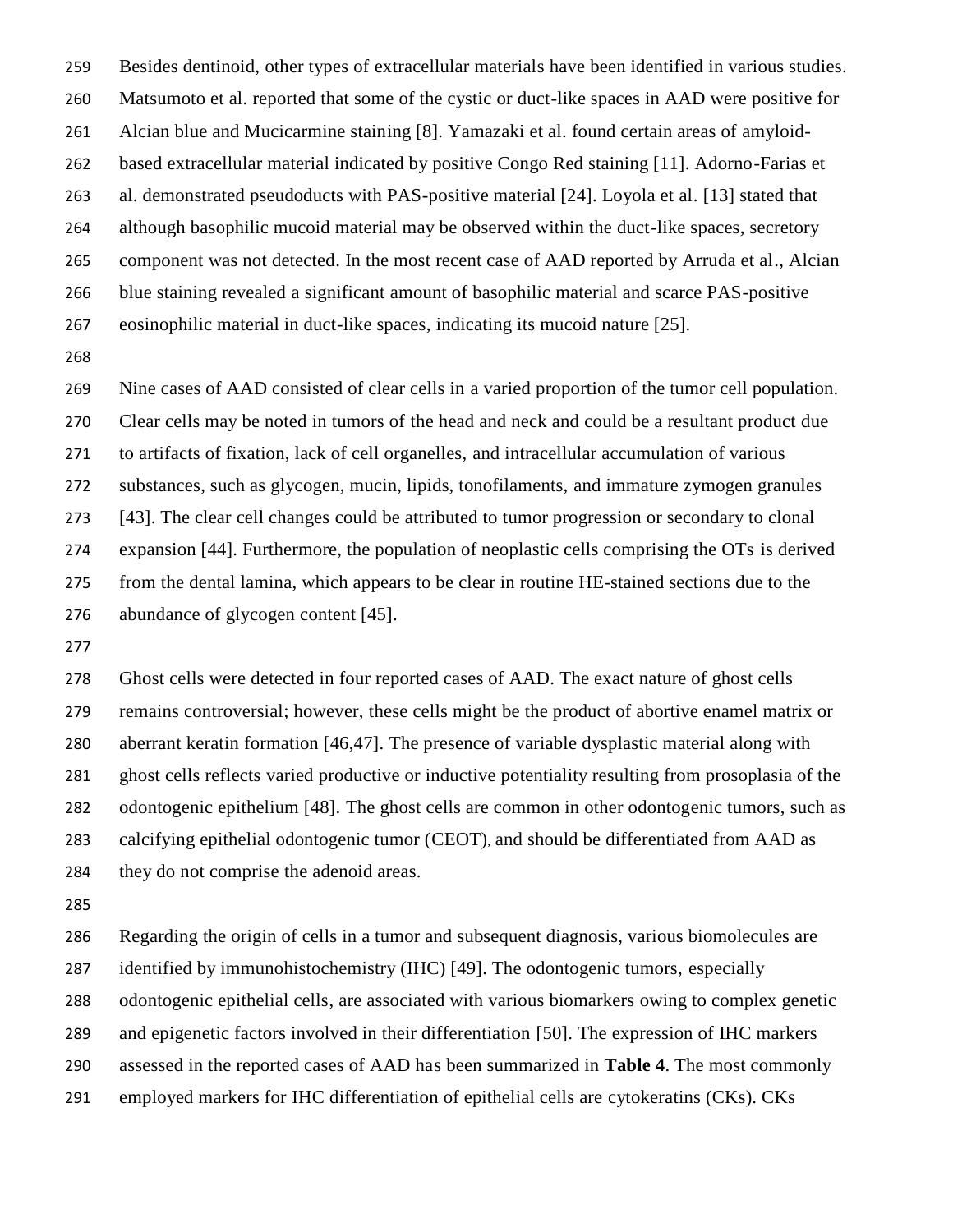comprise a group of at least 20 polypeptides constituting specific intermediate filaments of epithelial cells. The various epithelia or carcinoma associated with these CKs are characterized by a specific pattern of polypeptides [51].

 CK14 has been identified as the primary, intermediate filament of odontogenic epithelium, present in the dental lamina, reduced enamel epithelium, duct-like structures of AOT, and in almost all the cells of the enamel organ associated with the secretory activity of the odontogenic epithelial cells [52]. Strong immunopositive staining for CK14 was observed in many central and peripheral cells of tumor islands and the adenoid structures and surrounding cells in 6/8 cases reported by Adorno-Farias et al. [24]. The negative expression of CK14 suggests the regions of advanced amelogenesis with the loss of cellular secretory activity, indicating the protective stage of amelogenesis [52]. Strong and diffuse positive immunostaining for CK19 staining was observed in 12/15 cases of AAD. CK19 is homogenously expressed in the stellate reticulum-like cells, peripheral preameloblast-like cells, areas of squamous metaplasia, some cells of the adenoid structures, and areas with whorled appearance [11,13,24]. It has been hypothesized that CK19 characterizes ameloblasts and preameloblasts with complete differentiation. The negative immunoexpression of the molecule implied that stimuli could not activate the final differentiation process in these tumoral cells [52]. CK7 has been identified in the epithelial cells of Hertwig's epithelial root sheath and also weakly in the stellate reticulum cells and dental lamina near the enamel organ [53]. The strong expression in odontogenic cysts and tumors, such as Glandular odontogenic cyst and CEOT, confirmed their origin from Hertwig's epithelial root sheath cells. However, it is not expressed

in tumors, such as ameloblastoma, which develop from the enamel organ [54]. All the eight

cases of AAD in the series reported by Adorno-Farias et al. were IHC-negative for CK7 [24].

Although CK8/18 is present in the simple epithelium, such as ductal cells, its positive

expression has been demonstrated in cases involving dysplastic epithelia, such as leukoplakia

and oral squamous cell carcinoma [55]. The study by Wato et al. on the expression of

cytokeratins in the variants of AM identified it as a component in plexiform ameloblastoma

[56]. The weakly positive staining of CK8/18 has also been reported previously in the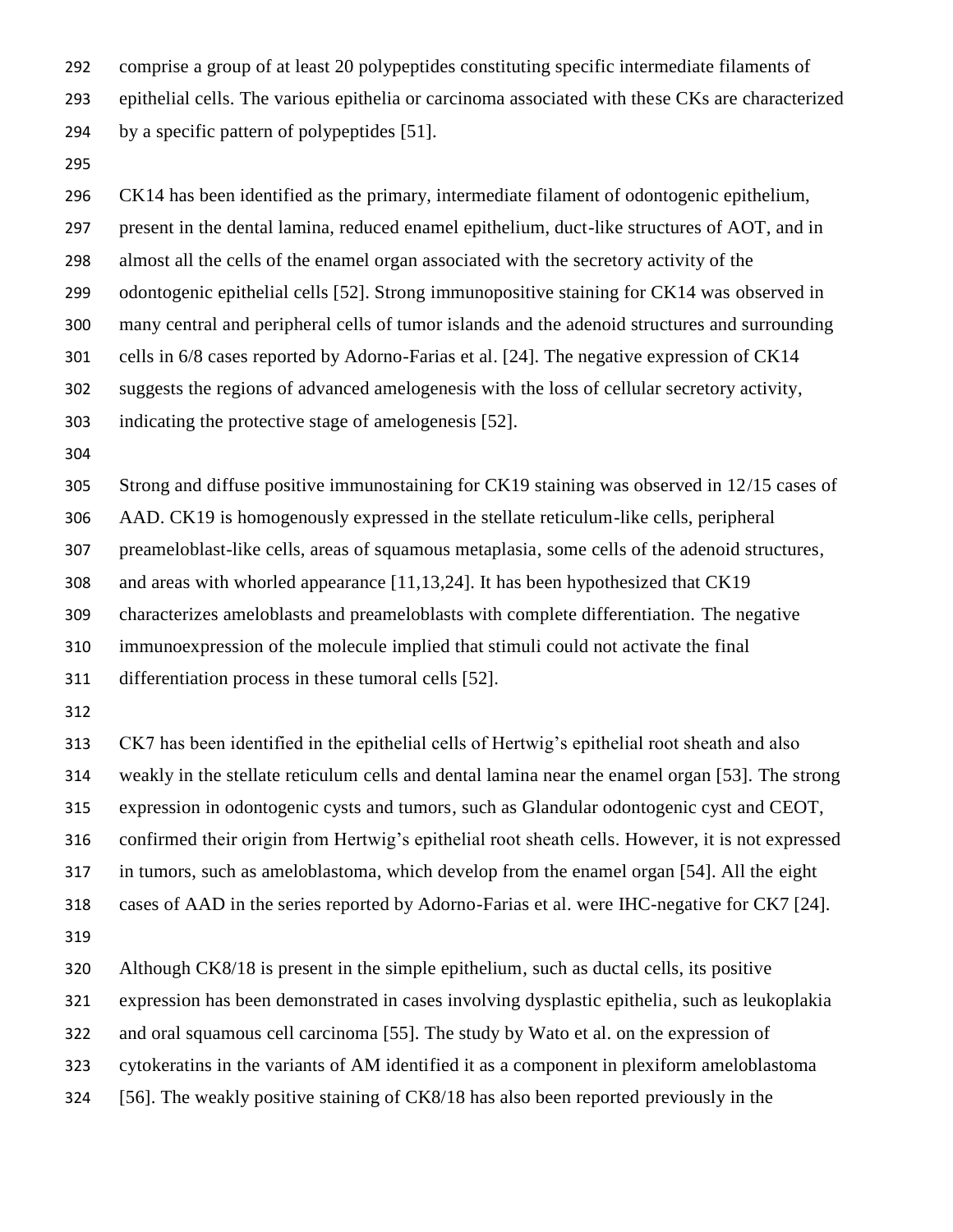epithelial cells of the ductal component in AOT [57]. Furthermore, CK8/18 was found to be focally positive in 3/5 cases of AAD reported by Loyola et al. [13]. Similarly, CK17 involved in carcinomas of stratified squamous epithelia constitutes a component of CKs in AM [56,58]. Also, CK17 expression in AAD was detected only in one case by Yamazaki et al. [11], wherein it was focally positive in cells containing the AM, but not the AOT component.

 The expression of Calretinin, a 29-kDa calcium-binding protein, has been demonstrated in AM but not in the other types of odontogenic cysts [59]. Although the underlying biological mechanism is not yet known. Calretinin acts as a mediator of intracellular calcium ion signaling, i.e., a secondary messenger intervening in cellular proliferation and differentiation [60]. It is also considered as a specific IHC marker for neoplastic ameloblastic epithelium, which is expressed only in AM and in odontogenic keratocyst but not in AOT [61,62]. In corroboration with these findings, the IHC expression of Calretinin was investigated in all 338 AAD cases  $(n = 4)$ ; subsequently, focal but intense positive immunoexpression, limited to the cells in the AM component of the tumor, was noted.

 In addition to the biomolecules that aid in identifying the origin or type of cells in question, specific markers indicate the proliferative activity of the cells. The expression of the human Ki‐ 67 protein is analyzed and evaluated to assess the proliferative activity in a lesion [63]. The fraction of Ki‐67‐positive tumor cells, commonly known as Ki‐67 labeling index, determines the fraction of a given cell population in the active growth phase and is often correlated with the aggressiveness of any lesion [64]. Ki-67 expression was variable in AAD cases, wherein it was 347 borderline to low in the majority of the reported cases  $(n = 10)$  [11,20-25]. However, the mean 348 value of proliferative index as assessed by Ki-67 positive cells  $(72.4 + 24.9)$  positive cells per high-power field) in the five cases of AAD reported by Loyola et al was found to be higher than AOT and AM, and was closer to that observed in AMCA. They inferred that the higher Ki-67 indices in AAD were reflective of its inherent aggressive biological nature [13]. 

 p53 is also a routinely employed proliferative marker for malignancy and acts as a regulatory checkpoint in the cell cycle [65]. Normal cellular levels of wild-type p53 protein are low [66], and the half-life is short [67]. Mutant p53 products have a retarded degradation and elevated stability that contributes to their nuclear accumulation [68]. Thus, mutant p53 proteins are detected by IHC, rendering positive nuclear-staining signals, and have been frequently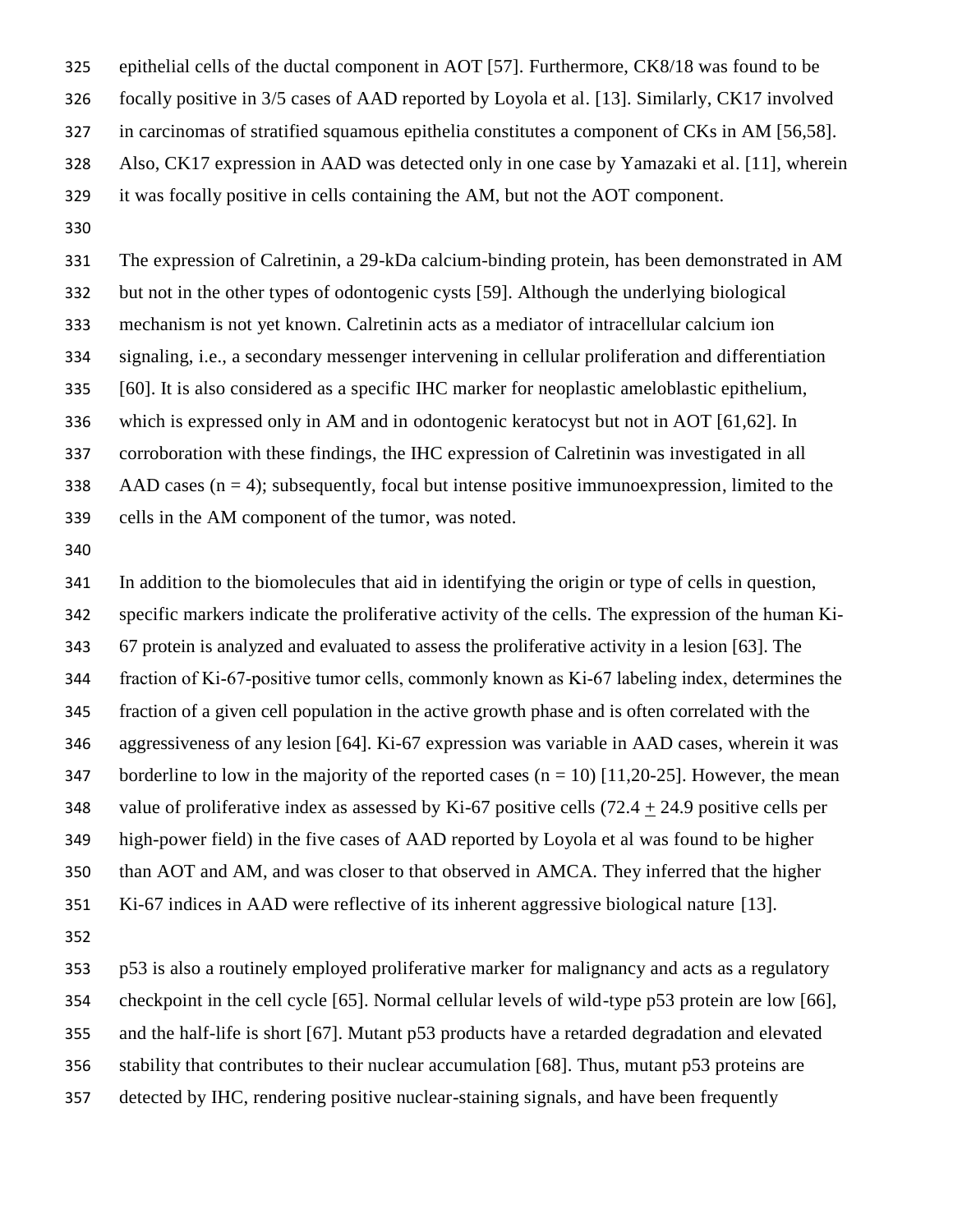358 associated with malignant tumors. p53 expression was low to negative in all the cases  $(n = 8)$  reported by Adorno-Farias et al. [24]; the study also concluded that the lesion could be differentiated from AMCA, since the latter has a high p53 expression. However, in the case reported by Khalele et al. [21], the lesion exhibited a strong positive expression for p53, indicating a high proliferation potential of AAD, and thus a prolonged interval of follow-up is

essential in such cases.

 IMP3 (IGF-2 mRNA binding protein 3) is a post-transcriptional regulatory factor involved in embryonic development, and its aberrant expression has been associated with oncogenesis 367 [69]. IMP3 was not expressed in any of the cases  $(n = 8)$  reported by Adorno-Farias et al. [24], which ruled out the carcinomatous nature of the lesion. Overall, AAD could be deemed less aggressive than AMCA because of negative staining for p53, IMP3, and low expression of Ki-67 in most cases.

 The primary purpose of employing an IHC panel inclusive of proliferative markers is to correctly identify the nature of the lesion and subsequently determine the prognosis of the lesion. Once the prognosis of the lesion is determined, the surgeon can confidently decide the treatment plan. Despite low proliferative indices on IHC analysis, multiple recurrences of the lesion were reported in > 50% of cases of AAD that included post-surgical follow-up of the 377 patients  $(n = 10)$ ; of these, seven cases showed occurrence in the maxilla. The reason for recurrence in most of the maxillary AADs has been suggested as the inability to achieve a complete excision with adequate margin in maxilla owing to porous structures with high vascularity within which the lesion infiltration makes removal of all the neoplastic cells rather challenging [13]. Another reason for the aggressive nature and recurrence of AAD suggested by Khalele et al. was the inherent aggressive biological potential of the lesion, as indicated by strong immunoexpression of p53 protein [21].

 The tendency to aggressively invade the local structures in AM has been attributed to the degradation of extracellular matrix, resulting from an increase in matrix metalloproteinases and receptor activator of nuclear factor-kappa B ligand (RANKL) along with increased mobility of neoplastic cells due to loss of Syndecan-1 [70]. On the other hand, AOT is clinically well- contained. The lack of direct contact of neoplastic epithelium with the adjacent bone tissue and induction of reactive bone formation by Osteonectin have been suggested as factors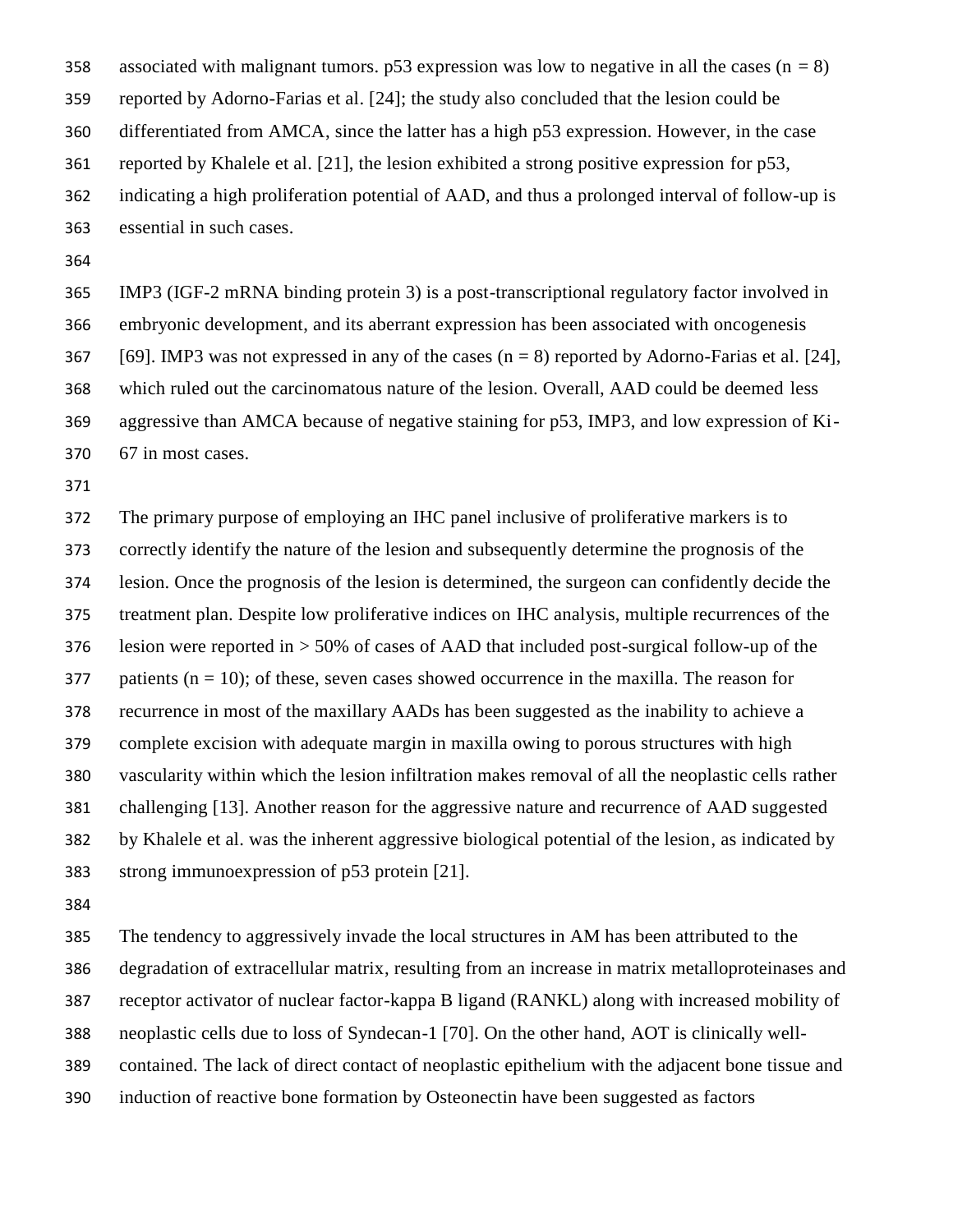responsible for limited destruction in AOT [70]. Thus, additional studies are essential to

establish a correlation between the expression of these molecular markers and the prognosis of

- the lesion in AAD.
- 

 In only seven cases, there was no evidence of disease on post-surgical follow-up. However, the follow-up period was 1–3 years in most of the cases, while AAD is known to recur even after 9 years of treatment [9]. The maximum number of recurrences in a single case of AAD was reported by Loyola et al., wherein the lesion had recurred nine times [13]. Thus, it can be 399 estimated that AAD has a recurrence rate of  $\geq$  75%, although the precise rate could not be 400 determined owing to the lack of post-treatment follow-up in almost  $33\%$  (n = 12) of reported cases and the paucity of the available literature of the lesion. Moreover, the majority of the recurrences were due to the underdiagnosis of the lesion as AOT and subsequent conservative treatment, which resulted in recurrence. The reason for the tendency of AAD to be misdiagnosed could be attributed to the predominance of AOT‑like areas in the histopathological image, which might overshadow the AM areas, thereby leading to a benign diagnosis and conservative treatment [13].

 Multiple recurrences of the lesion after wide excision suggested that the lesion be treated aggressively [8,9,13,16]. All the cases treated with surgical resection had no evidence of recurrence for a variable follow-up period from 6 months to 9 years. Also, the recurrences after the surgical resection of the lesion in the absence of disease until the time of the report except in one case wherein the patient had another recurrence [13]. Thus, surgical resection could be deemed appropriate treatment for AAD cases, while in cases involving maxillary sinus and floor of the orbit or those recurring even after excision, radiotherapy with radical neck dissection may be preferred [13]. In the case of AAD with UAM component, simple wide excision of the lesion was sufficient with no evidence of disease after a one-year follow-up, although evaluation of outcomes with prolonged follow-up period in more such cases is warranted [22].

## **Conclusion**

AAD is a rare hybrid odontogenic tumor with less than 30 cases reported to date. The lesion

occurs at any age and commonly presents as an asymptomatic swelling in the mandible.

Histopathologically, the lesion might be different due to follicular, plexiform, or mixed AM or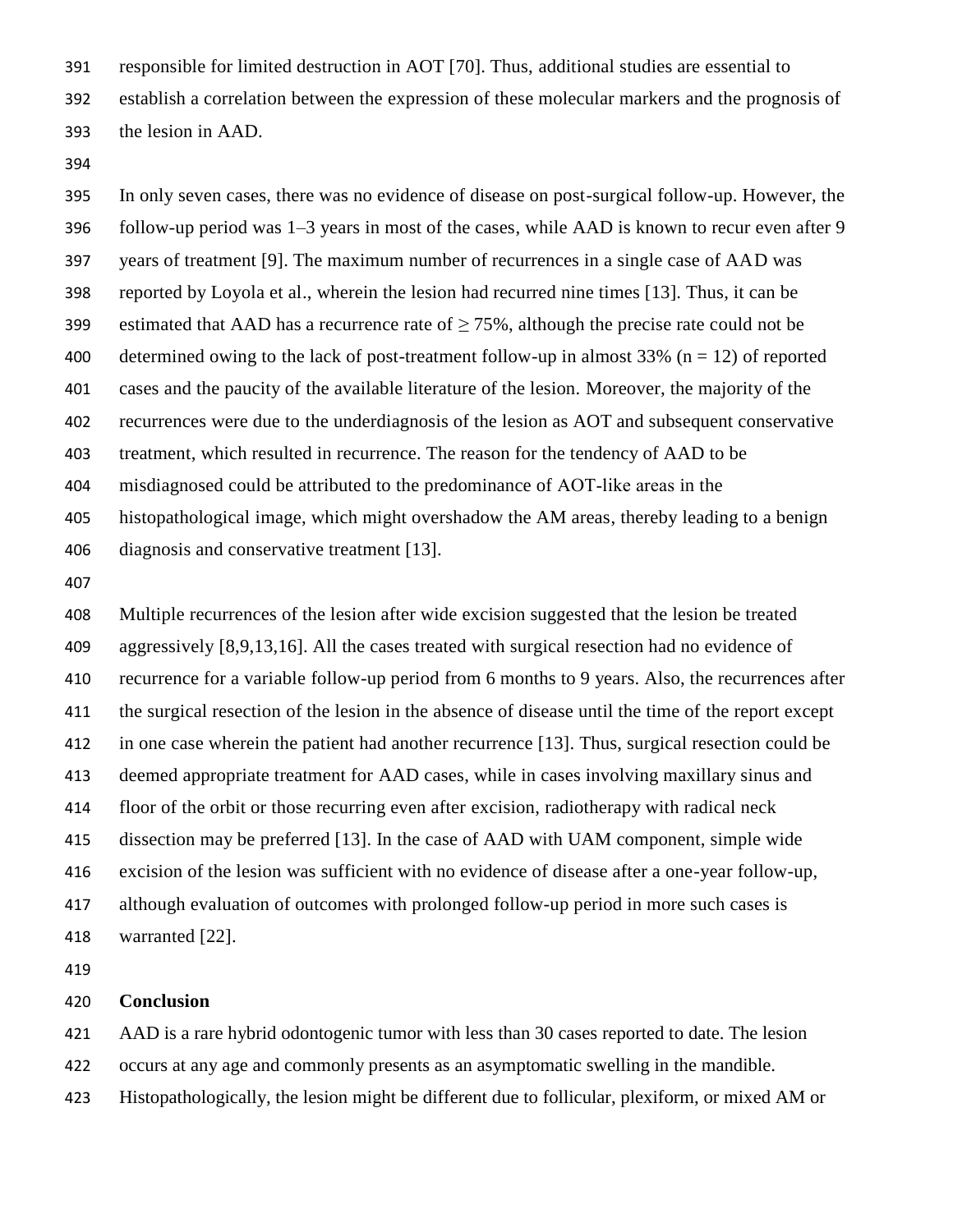UAM in conjunction with whorls of epithelial islands, duct-like structures, and infrequently,

rosette-like structures of AOT, along with a dentinoid component. Other features, such as

granular cells, clear cells, ghost cells, and desmoplasia are seldom noted in AAD.

 Furthermore, the lesion is frequently misdiagnosed as AM or AOT, and the individual entities composing the lesions owing to the abundance of either component in an incisional biopsy overshadows the other component. This leads to underdiagnosis of the lesion as AOT in many instances and subsequent conservative treatment results in recurrence. Thus, it is imperative to identify the features of each component in the histopathological specimens of the odontogenic tumor to rule out such hybrid tumors.

Although molecular studies suggested that the lesion is relatively benign compared to AMCA, its

aggressive clinical involvement cannot be overlooked as it has been reported to involve both

sides of the jaws and extended to paranasal sinuses and orbital floor. Multiple recurrences

following wide excision of the lesion indicated that the lesion should be treated aggressively,

placing it at the aggressive end of the spectrum of benign odontogenic lesions. Therefore, an

 accurate diagnosis of the lesion to determine the treatment plan and the subsequent prognosis is imperative.

441 With the increasing number of cases reported in the last decade, AAD may be included as a

distinct odontogenic neoplasm in the future WHO Classification of Head and Neck Tumors.

Consequently, a large number of AAD cases could be reported in the forthcoming future owing

to an increase in the available literature on hybrid odontogenic tumors. This would provide

clarity to the surgeons and pathologists regarding the diagnosis, management, and prognosis of

the entity. Also, future research on the genetic aspects of the tumor could elucidate the

pathogenesis of AAD.

# **Authors' Contribution**

 The conception and definition of title was done by SS, TC, MS and YA. Initial literature review and basic search strategy was devised by SS and TC. Modifications to the strategy were done by MS, AS and AG. All the authors contributed to performing the search and collecting data from the eligible articles. Data analysis and interpretation was done by SS, TC, MA and YA. SS, TC and AS drafted the manuscript, while critical revision of the manuscript was done by MS and AG. Approval of the final version of manuscript to be published was obtained from all the authors.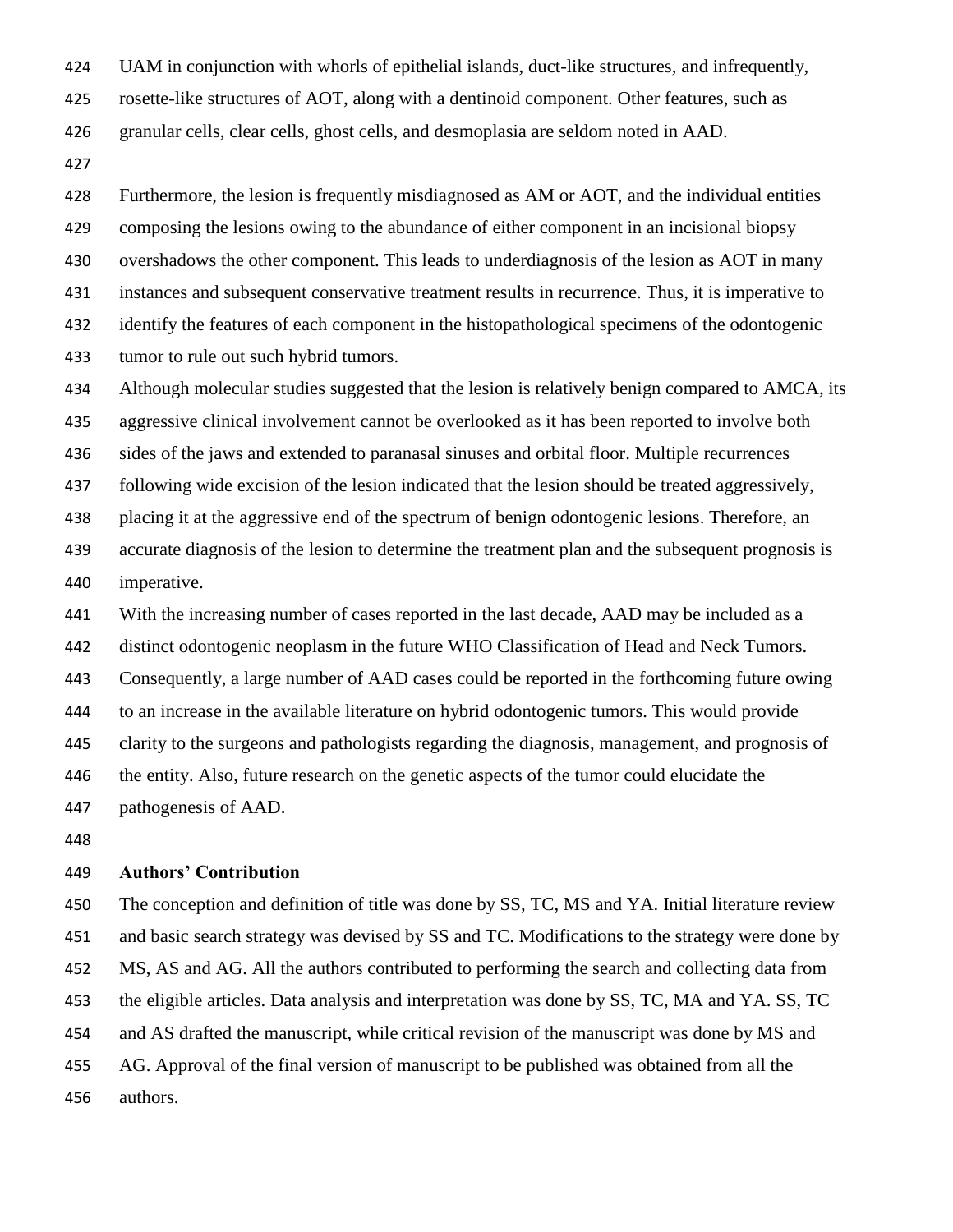| 457 |                                                                                                    |
|-----|----------------------------------------------------------------------------------------------------|
| 458 | <b>References</b>                                                                                  |
| 459 | 1. Ruch JV, Lesot H, Begue-Kim C. Odontoblast differentiation. Int 1 Dev Biol.1995;39:51-68.       |
| 460 | 2. Fauchard P. Le chirurgien dentiste, ou traité des dents. Tome 1-2. Paris: Pierre Jean Mariette, |
| 461 | 1746.                                                                                              |
| 462 | 3. Barnes L, Everson WJ, Reichart P, Sidradinsky D. Pathology and Genetics. Head and Neck          |
| 463 | Tumors. 5th ed. Lyon: IARC Press; 2005.                                                            |
| 464 | 4. Ide F, Horie N, Shimoyama T, Sakashita H. So-called hybrid odontogenic tumors: Do they          |
| 465 | really exist? Oral Med Pathol 2001;6:13-21.                                                        |
| 466 | 5. Takata T, Slootweg PJ. Odontogenic and maxillofacial bone tumours. In: El Naggar AK,            |
| 467 | Chan JK, Grandis JR, Takata T, Slootweg PJ, editors. WHO Classification of Head and Neck           |
| 468 | Tumours. 4th ed. Lyon: IARC;2017.                                                                  |
| 469 | 6. Slabbert H, Altini M, Crooks J, Uys P. Ameloblastoma with dentinoid induction:                  |
| 470 | Dentinoameloblastoma. J Oral Pathol Med 1992;21:46-8. https://doi.org/10.1111/j.1600-              |
| 471 | 0714.1992.tb00969.x                                                                                |
| 472 | 7. Brannon RB. Adenoid ameloblastoma with dentinoid. Washington (DC). Armed Forces                 |
| 473 | Institute of Pathology. 1994:1-94.                                                                 |
| 474 | 8. Matsumoto Y, Mizoue K, Seto K. Atypical plexiform ameloblastoma with dentinoid: adenoid         |
| 475 | ameloblastoma with dentinoid. Journal of Oral Pathology & Medicine: Case report. 2001              |
| 476 | Apr;30(4):251-4. https://doi.org/10.1034/j.1600-0714.2001.300410.x                                 |
| 477 | 9. Evans BL, Carr RF, Phillipe LJ. Adenoid ameloblastoma with dentinoid: A case report. Oral       |
| 478 | Surg Oral Med Oral Pathol Oral Radiol Endod 2004;98:583-8.                                         |
| 479 | https://doi.org/10.1016/j.tripleo.2004.02.077                                                      |
| 480 | 10. Zhang W, Chen YU, Geng N, Bao D, Yang M. A case report of a hybrid odontogenic                 |
| 481 | tumour: ameloblastoma and adenomatoid odontogenic tumour in calcifying cystic                      |
| 482 | odontogenic tumour. Oral Oncol Extra. 2006 Oct 1;42(9):287-90.                                     |
| 483 | doi:10.1016/j.ooe.2006.07.003                                                                      |
| 484 | 11. Yamazaki M, Maruyama S, Abé T, et al. Hybrid ameloblastoma and adenomatoid                     |
| 485 | odontogenic tumor: report of a case and review of hybrid variations in the literature. Oral        |
| 486 | Surg Oral Med Oral Pathol Radiol 2014;118:e12-8.                                                   |
| 487 | http://dx.doi.org/10.1016/j.oooo.2013.08.032                                                       |
|     |                                                                                                    |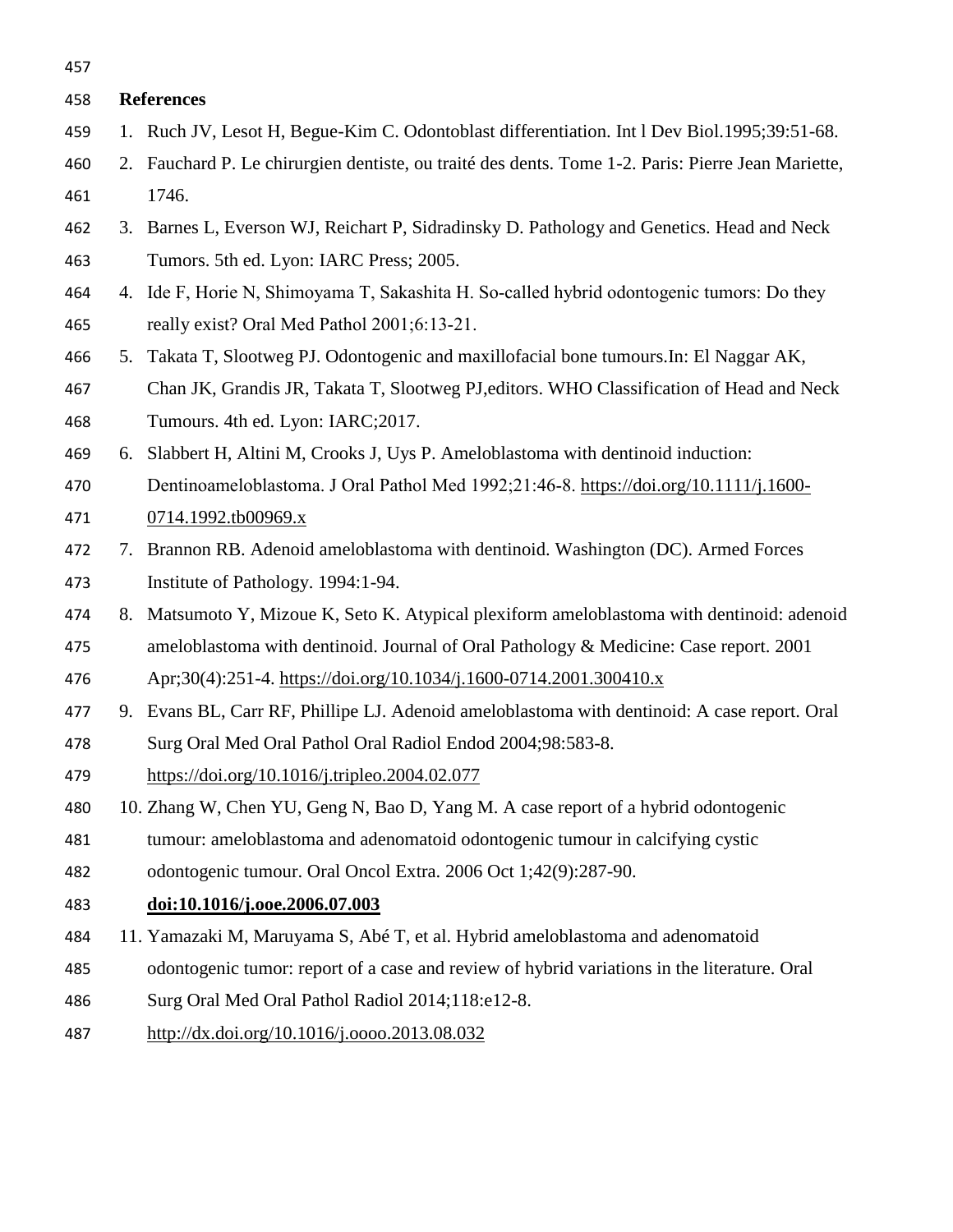- 12. Jivan V, Altini M, Meer S, Mahomed F. Adenomatoid odontogenic tumor (AOT) originating
- in a unicystic ameloblastoma: a case report. Head Neck Pathol. 2007;1(2):146-9.

# **doi:10.1007/s12105-007-0005-6**

- 13. Loyola AM, Cardoso SV, de Faria PR, Servato JP, Eisenberg AL, Dias FL et al. Adenoid
- ameloblastoma: clinicopathologic description of five cases and systematic review of the
- current knowledge. Oral Surg Oral Med Oral Pathol Oral Radiol.2015;120:368–377.
- <https://doi.org/10.1016/j.oooo.2015.05.011>
- 14. R. A. Vickers and R. J. Gorlin, "Ameloblastoma: delineation of early histopathologic features of neoplasia," Can, 1970;26(3):pp. 699–710.
- 15. Ghasemi-Moridani S, Yazdi I.Adenoid ameloblastoma with dentinoid: a case report. Arch Iran Med. 2008;11:110–112.<https://doi.org/08111/AIM.0021>
- 16. Ide F, Mishima K, Saito I, Kusama K. Diagnostically challenging epithelial odontogenic
- tumors: a selective review of 7 jawbone lesions. Head Neck Pathol, 2009;3:18–26.
- <https://doi.org/10.1007/s12105-009-0107-4>
- 17. Sonone A, Hande A, Chaudhary M, Bonde R, Sheorain A, Agni N. Adenoid ameloblastoma
- with dentinoid and ghost cells. A composite odontogenic tumour: a rare case report and review of the literature. Oral Surg.2011;4:77–81. [https://doi.org/10.1111/j.1752-](https://doi.org/10.1111/j.1752-248X.2010.01109.x)
- [248X.2010.01109.x](https://doi.org/10.1111/j.1752-248X.2010.01109.x)
- 18. Saxena K, Jose M, Chatra LK, Sequiera J . Adenoid ameloblastoma with dentinoid. J Oral Maxillofac Pathol.2012;16:272–276. [https://doi.org/10.4103/jomfp.JOMFP\\_53\\_15](https://doi.org/10.4103/jomfp.JOMFP_53_15)
- 19. Kumar K, Shetty DC, Wadhwan V, Dhanapal R, Singh HP. Dentinoameloblastoma with
- ghost cells: a rare case report with emphasis on its biological behavior. Dent Res J.
- 2013;10:103–107.<https://doi.org/10.4103/1735-3327.111809>
- 20. Salehinejad J, Gholami M, Eshghpour M, Mehri T. An infrequent histopathological subtype of ameloblastoma: adenoid granular cell ameloblastoma with dentinoid. Dent Res J.
- 2016;13:376–378. PMID: [27605998](https://www.ncbi.nlm.nih.gov/pubmed/27605998)
- 21. Khalele BAO, Al-Shiaty RA. Adenoid ameloblastoma with dentinoid and cellular atypia: a rare case report. Italian Journal of Medicine. 2016 Feb 16;10(3):238-40.
- 22. Sathyanarayana VK, Srigiri H, Cheemalavagupalli M, Vankadara S, Malika G. A Rare Case
- of Adenomatoid Odontogenic Tumour with Unicystic Ameloblastoma. Journal of clinical
- and diagnostic research: J Clin Diagnostic Res. 2017;11(2):ZJ05-06. **DOI:**
- **10.7860/JCDR/2017/23623.9412**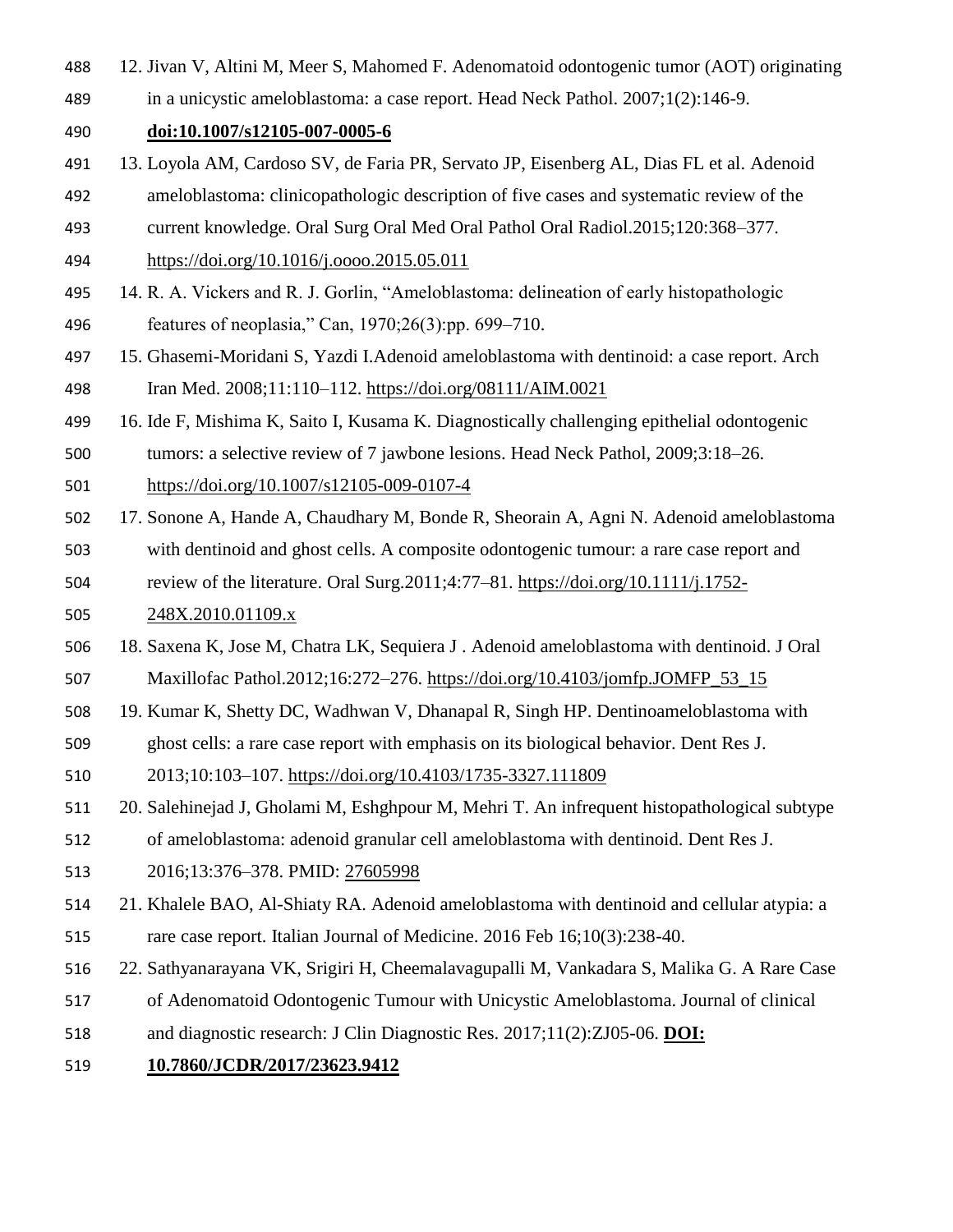- 23. Rai HK, Pai SM, Dayakar A, Supriya H (2017) Adenoid ameloblastoma with dentinoid: a
- rare hybrid variant. J Oral Maxillofac Pathol 21:319.
- [https://doi.org/10.4103/jomfp.JOMFP\\_53\\_15](https://doi.org/10.4103/jomfp.JOMFP_53_15)
- 24. Adorno-Farias D, Muniz VR, Soares AP, Cury PR, Rabelo RG, Fernández-Ramires R et al. Ameloblastoma with adenoid features: a series of eight cases. Acta histochemica.
- 2018;120(5):468-76.<https://doi.org/10.1016/j.acthis.2018.05.006>
- 25. Arruda, J.A.A., Noronha, M.S., Abreu, L.G. et al. Adenoid ameloblastoma in the posterior
- maxilla: a case report and review of the literature. Oral Maxillofac Surg. 2020;24:243–249. <https://doi.org/10.1007/s10006-020-00830-1>
- 26. Reichart P, Philipsen H. Odontogenic Tumors and Allied Lesions. Quintessence Publishing Co Ltd. London, UK; 2004:pp.41-116.
- 27. B Sivapathasundharam and R Rajendran. Odontogenic Tumors. In: Sivapathasundharam B.
- 532 Shafer's Textbook of Oral Pathology E-book.8<sup>th</sup> Edition. Elsevier Health Sciences,

India;2020:ep.100-115.

- 28. Ueno S, Nakamura S, Mushimoto K, Shirasu R. A clinicopathologic study of ameloblastoma. J Oral Maxillofac Surg. 1986;44(5):361-5.
- 29. Iordanidis S, Makos CH, Dimitrakopoulos J, Kariki H. Ameloblastoma of the maxilla. Case report. Aus Dent J. 1999 Mar;44(1):51-5.
- 30. Odontogenic Epithelial Tumors.In: White S, Pharaoh M. Oral Radiology- Principles and 539 Interpretation, 6<sup>th</sup> Edition; Mosby Elsevier, China, 2009:pp 373-385
- 31. Nagi R, Sahu S, Rakesh N. Molecular and genetic aspects in the etiopathogenesis of
- ameloblastoma: An update. Journal of oral and maxillofacial pathology: J Oral Maxillofac Pathol. 2016;20(3):497.
- 32. Philipsen HP, Reichart PA, Takata T. Desmoplastic ameloblastoma (including "hybrid"
- lesion of ameloblastoma). Biological profile based on 100 cases from the literature and own
- files. *Oral Oncol.* 2001;37(5):455–60
- 33. Siar CH, Nakano K, Han PP, Nagatsuka H, Ng KH, Kawakami T. Differential expression of
- Notch receptors and their ligands in desmoplastic ameloblastoma. J Oral Pathol Med. 2010;39(7):552-8.
- 34. Gardner DG, Heikinheimo K, Shear M, Philipsen HP, Coleman H. Ameloblastoma. In:
- Barnes L, Eveson JW, Reichart P, Sidransky D. World Health Organization Classification of
- Tumors, Pathology and Genetics of Head and Neck Tumors. Lyon: IARC Press; 2005. p.
- 296‑300.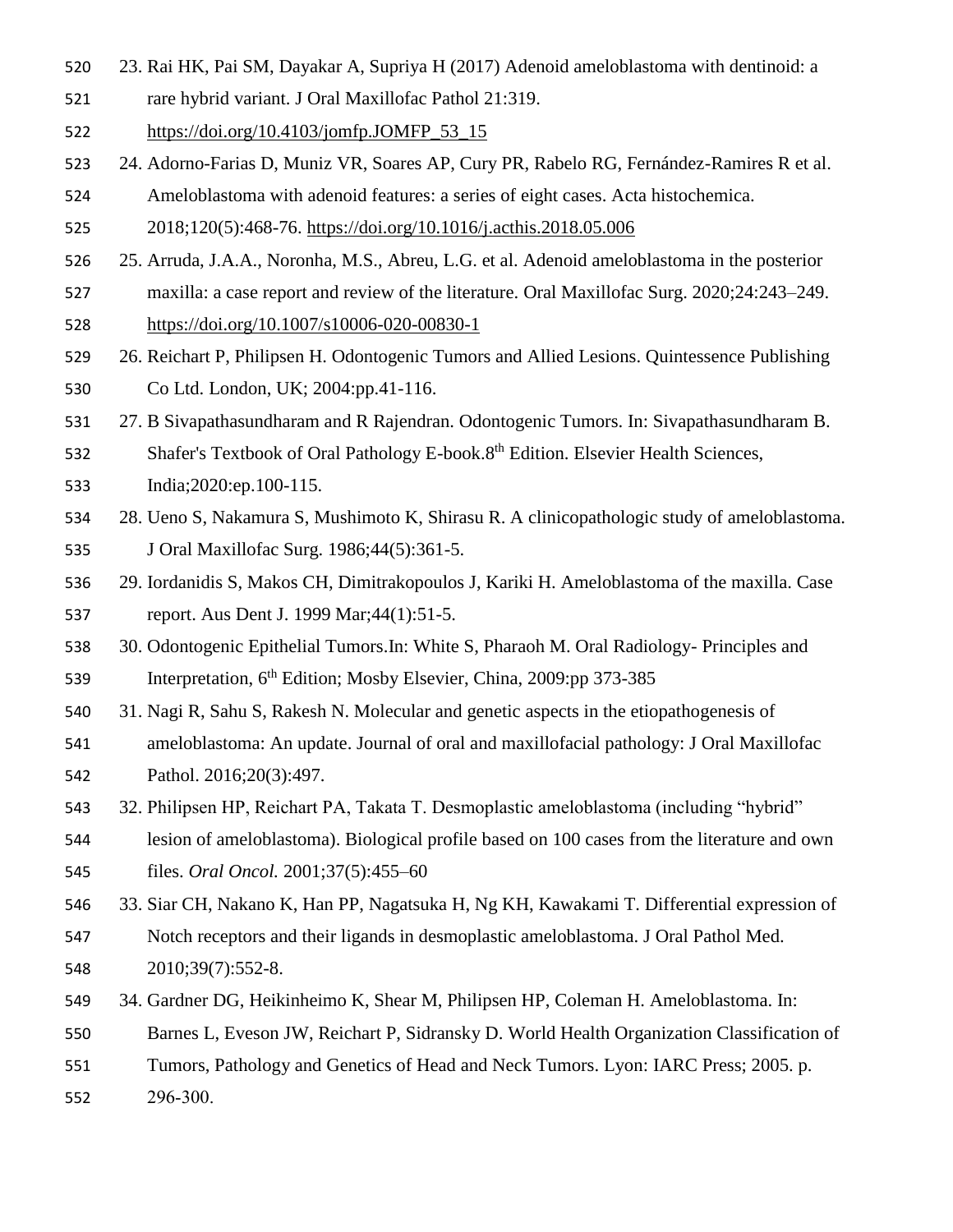- 35. M. Bansal, T. P. Chaturved, R. Bansal, and M. Kumar, "Acanthomatous Ameloblastoma of
- anterior maxilla," J Ind Soc Pedodont Preventive Dent. 2010;28(3):pp.209–211.
- 36. Yoon JH, Kim HJ, Yook JI, Cha IH, Ellis GL, Kim J. Hybrid odontogenic tumour of
- calcifying odontogenic cyst and ameloblastic fibroma. Oral Surg Oral Med Oral Pathol Oral Radiol Endod 2004;98:80–84.
- 37. Murata M, Cheng J, Horino K, et al. Enamel proteins and extracellular matrix molecules are colocalized in the pseudocystic stromal space of adenomatoid odontogenic tumor. J Oral Pathol Med 2000; 29: 483–90.
- 38. Gardner DG, Farquhar DA. A classification of dysplastic forms of dentin. J Oral Pathol. 1979;8:28-46.
- 39. Papagerakis P, Peuchmaur M, Hotton D, Ferkdadji L, Delmas P, Sasaki S et al. Aberrant gene expression in epithelial cells of mixed odontogenic tumors. J Dent Res 1999;78:20–30.

40. Tanaka H, Takigawa T, Owo M, Matsumoto H, Fukumoto W. A case of malignant

transformation of calcifying of odontogenic cyst. Jpn J Oral Maxiillofac 1975;21:664.

- 41. Punnya A, Kumar GS, Rekha K, Vandana R. Primary intraosseous odontogenic carcinoma with osteoid/dentinoid formation. Journal of oral pathology & medicine. 2004 Feb;33(2):121- 4.
- 42. Mariano FV, Gondak RO, Scarini JF, da Silva EC, Caravina G, Scapulatempo-Neto C,

Almeida OP, Altemani A, Mosqueda Taylor A. Odontogenic carcinoma with dentinoid in

- long-term follow-up with 2 recurrences. International journal of surgical pathology. 2020 Apr;28(2):181-7.
- 43. Maiorano E, Altini M, Favia G. Clear cell tumours of the Salivary Gland, Jaws and Oral Mucosa. Sem Diagnostic Pathol. 1997;14:203-12.

 44. Nappi O, Mills S, Swanson P, Wick M. Clear Cell Tumours of Unknown Nature and Origin: A Systemic Approach to Diagnosis. Sem Diagnostic Pathol. 1997;14(3):164-74.

 45. Jain A, Shetty DC, Juneja S, Narwal N. Molecular characterization of Clear cell lesions of Head and Neck.J Clin Dent Res. 2016 May;10(5):ZE18

46. Yoshida M, Kumamoto H, Ooya K, Mayanagl H. Histopathological and

- immunohistochemical analysis of calcifying odontogenic cysts. J Oral Pathol 2001;30:582–8.
- 47. Hong SP, Ellis GL, Hartman KS. Calcifying odontogenic cyst: a review of ninety-two cases
- with reevaluation of their nature as cysts or neoplasms, the nature of ghost cells, and
- subclassification. Oral Surg Oral Med Oral Pathol 1991;72: 56–64.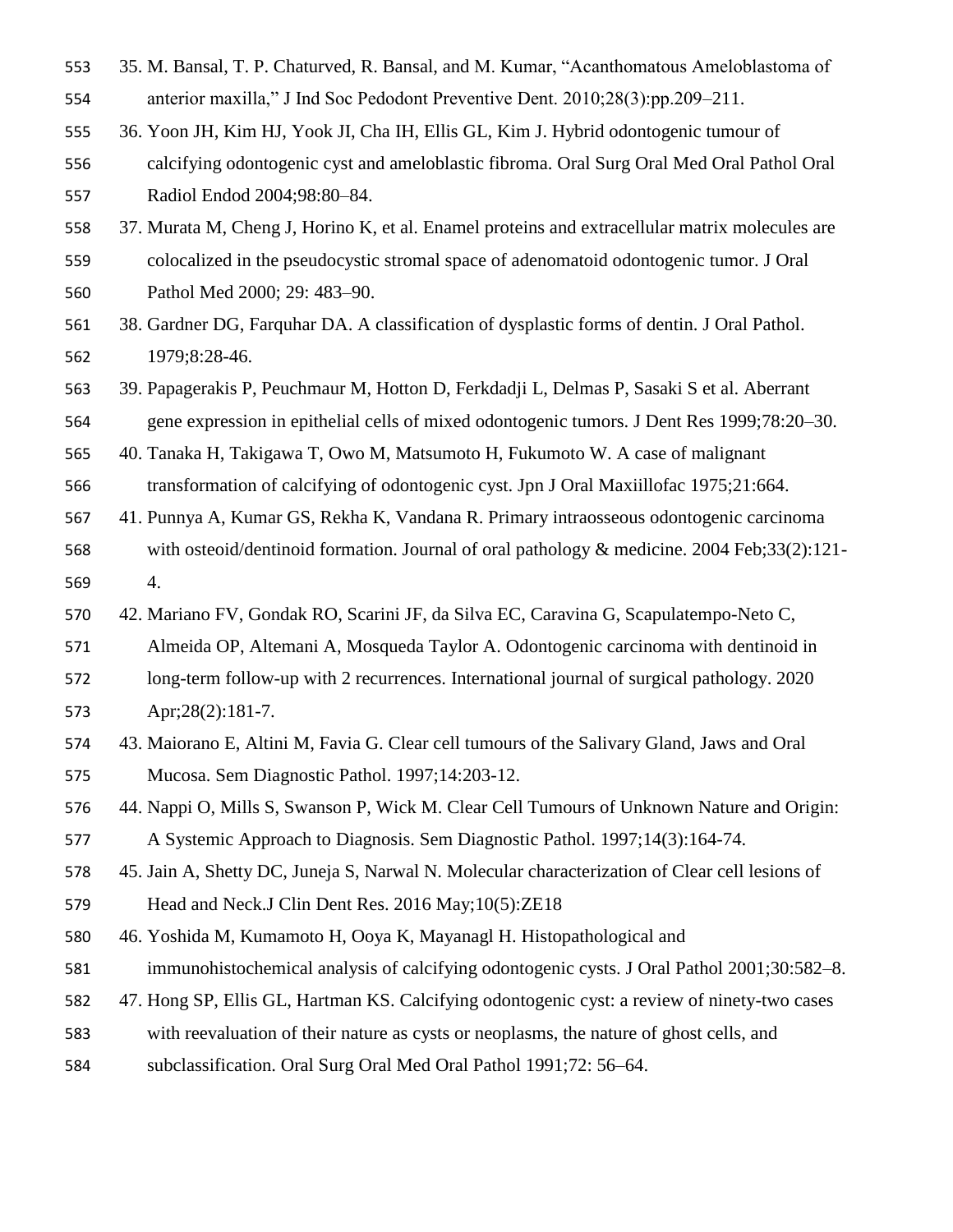- 48. Mankapure PK. Ghost Cells and its Histogenesis: A Narrative Review. IJSS Case Reports & Reviews 2015;2(6):35-39.
- 49. Hornick JL. Novel uses of immunohistochemistry in the diagnosis and classification of soft tissue tumors. Modern Pathol. 2014;27(1):S47-63.
- 50. Sandoval-Basilio J, González-González R, Bologna-Molina R, Isiordia-Espinoza M, Leija-
- Montoya G, Alcaraz-Estrada SL, et al. Epigenetic mechanisms in odontogenic tumors: A literature review. Arch Oral Biol. 2018;87:211-7.
- 51. Moll R et al. The catalog of human cytokeratins: patterns of expression in normal epithelia, tumors and cultured cells. Cell, 1982;31:11–24.
- 52. Crivelini MM, De Araújo VC, De Sousa SO, De Araújo NS. Cytokeratins in epithelia of odontogenic neoplasms. Oral Diseases. 2003;9(1):1-6.
- 53. Gratzinger D, Salama ME, Poh CF, Rouse RV. Ameloblastoma, calcifying epithelial
- odontogenic tumor, and glandular odontogenic cyst show a distinctive immunophenotype
- with some myoepithelial antigen expression. J Oral Pathol Med. 2008;37(3):177-84.
- 54. Martínez-Martínez, M., Mosqueda-Taylor, A., Carlos-Bregni, R., Pires, F.R., Delgado-
- Azañero, W., Neves-Silva et al. Comparative histological and immunohistochemical study of ameloblastomas and AMCAs. Med Oral Pathol Oral Cir. Bucal 2017;22, e324–e332.
- 55. Gires O, Mack B, Rauch J, et al. CK8 correlates with malignancy in leukoplakia and carcinomas of the head and neck. Biochem Biophys Res Commun 2006; 343: 252-9.
- 56. Wato M, Chen Y, Fang YR, He ZX, Wu LY, Bamba Y, Hida T, Hayashi H, Ueda M, Tanaka
- A. Immunohistochemical expression of various cytokeratins in ameloblastomas. J Oral Med Pathol. 2006;11(3):67-74.
- 57. Larsson Å, Swartz K, Heikinheimo K. A case of multiple AOT‐like jawbone lesions in a young patient–a new odontogenic entity?. J Oral Pathol Med. 2003;32(1):55-62.
- 58. Cohen-Kerem R, Madah W, Sabo E, et al. Cytokeratin-17 as a potential marker for squamous cell carcinoma of the larynx. Ann Otol Rhinol Laryngol 2004; 113: 821-7.
- 59. Mosqueda-Taylor A. New findings and controversies in odontogenic tumors. Med Oral Patol Oral Cir Bucal 2008;13: E555-8.
- 60. Sundaragiri SK, Chawda J, Gill S, et al Calretinin expression in unicystic ameloblastoma. An aid in differential diagnosis. J Oral Biosci 2010;52:164-9.
- 61. Koneru A, Hallikeri K, Nellithady GS, et al Immunohistochemical expression of calretinin in
- ameloblastoma, adenomatoid odontogenic tumor, and keratocystic odontogenic tumor. Appl
- Immunohistochem Mol Morphol 2014;22:762-7.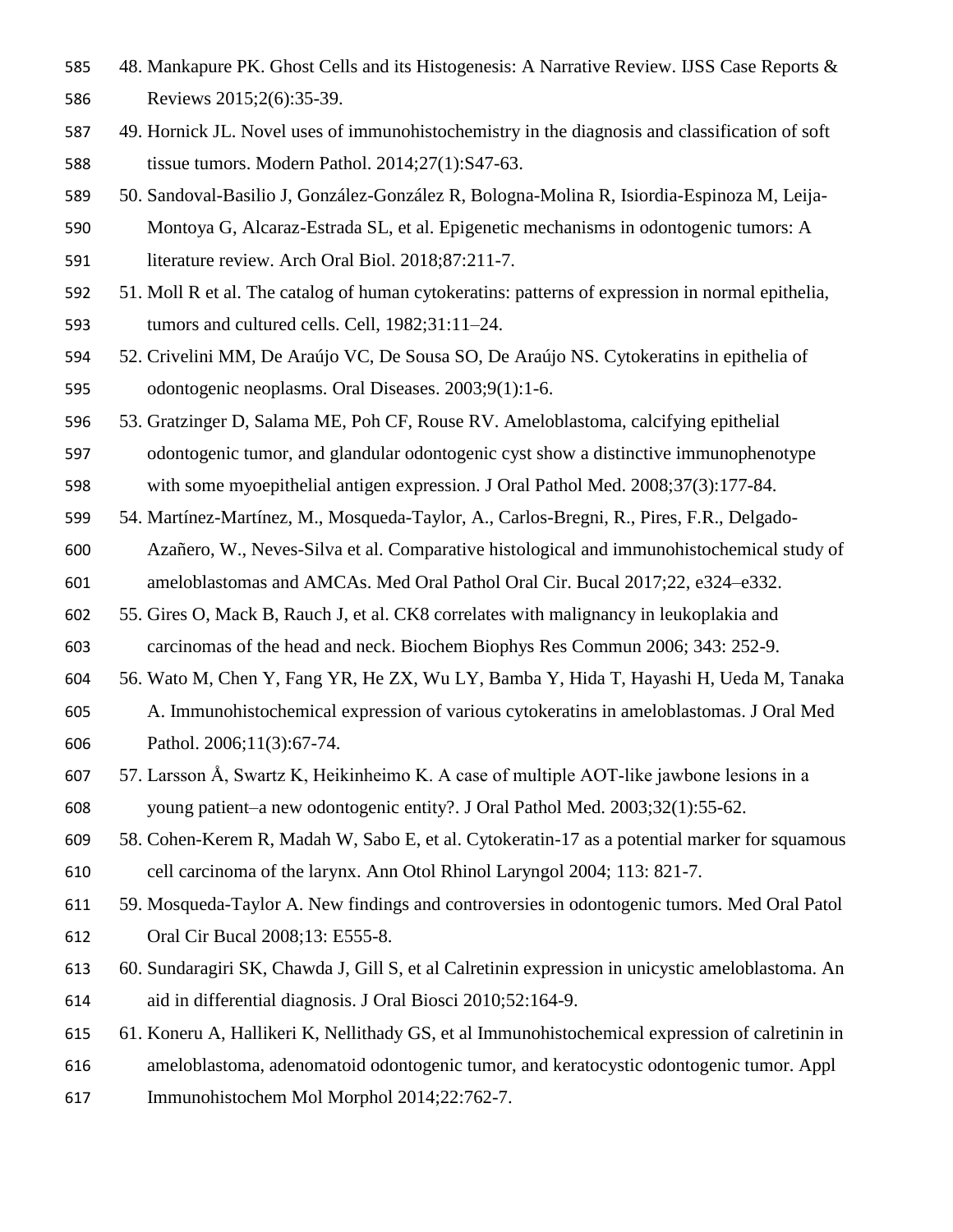- 62. P. Devilliers, H. Liu, C. Suggs et al., "Calretinin expression in the differential diagnosis of
- human ameloblastoma and keratocystic odontogenic tumor," *The American Journal of*
- *Surgical Pathology*, vol. 32, no. 2, pp. 256–260, 2008
- 63. Scholzen T, Gerdes J. The Ki‐67 protein: from the known and the unknown. Journal of cellular physiology. 2000 Mar;182(3):311-22.
- 64. Ueda T, Aozasa K, Tsujimoto M, Ohsawa M, Uchida A, Aoki Y, Ono K, Matsumoto K.
- Prognostic significance of Ki‐67 reactivity in soft tissue sarcomas. Cancer. 1989;63(8):1607- 11.
- 65. Hupp TR, Meek DW, Midgley CA, et al: Regulation of the specific DNA binding function of p53. Cell, 1992;71:875-886.
- 66. Montenarh M: Biochemical properties of the growth suppressor/oncoprotein p53. Oncogene, 1992;7:1673-1680.
- 67. Oren M, Maltzman W, Levine AJ: Post-translational regulation of the 54K cellular tumor
- antigen in normal and transformed cells. Mol Cell Biol, 1981;1:101-110.
- 68. Finlay CA, Hinds PW, Levine AJ: The p53 proto-oncogene can act as a suppressor of transformation. Cell, 1989;57:1083-1093.
- 69. Deforzh, E., Vargas, T.R., Kropp, J., Vandamme, M., Pinna, G., Polesskaya, A. IMP-3
- protects the mRNAs of cyclins D1 and D3 from GW182/AGO2-dependent translational
- repression. Int J Oncol.2016;49:2578–2588.
- 70. Modolo F, Biz MT, Martins MT, Machado de Sousa SO, De Araújo NS. Expression of
- extracellular matrix proteins in adenomatoid odontogenic tumor. J Oral Pathol Med.
- 2010;39(3):230-5.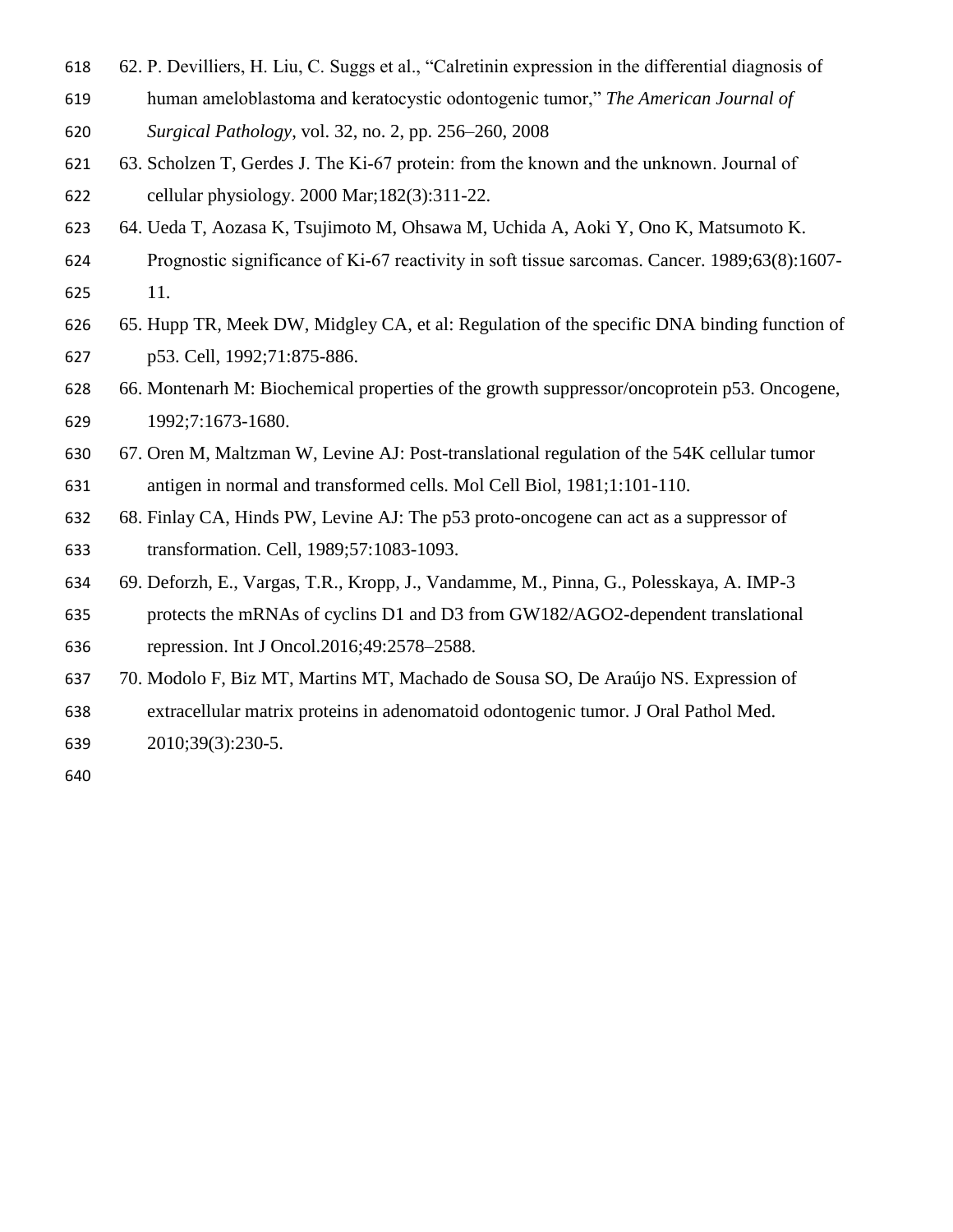

**Figure 1:** PRISMA Flow Chart indicating selection process of articles for final qualitative

- synthesis in the present systematic review
- 

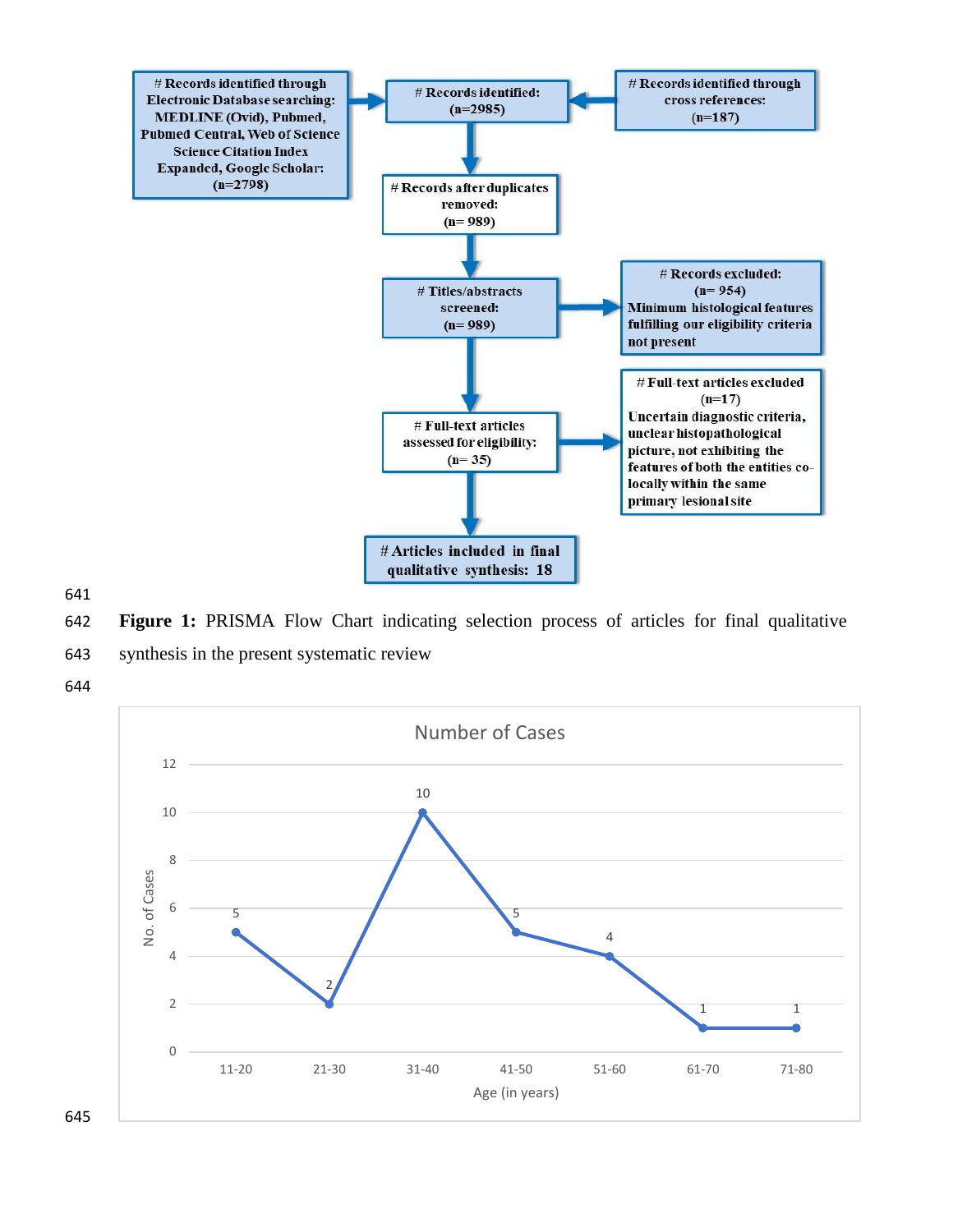- **Figure 2:** Line diagram exhibiting number of reported cases of AAD belonging to various age
- groups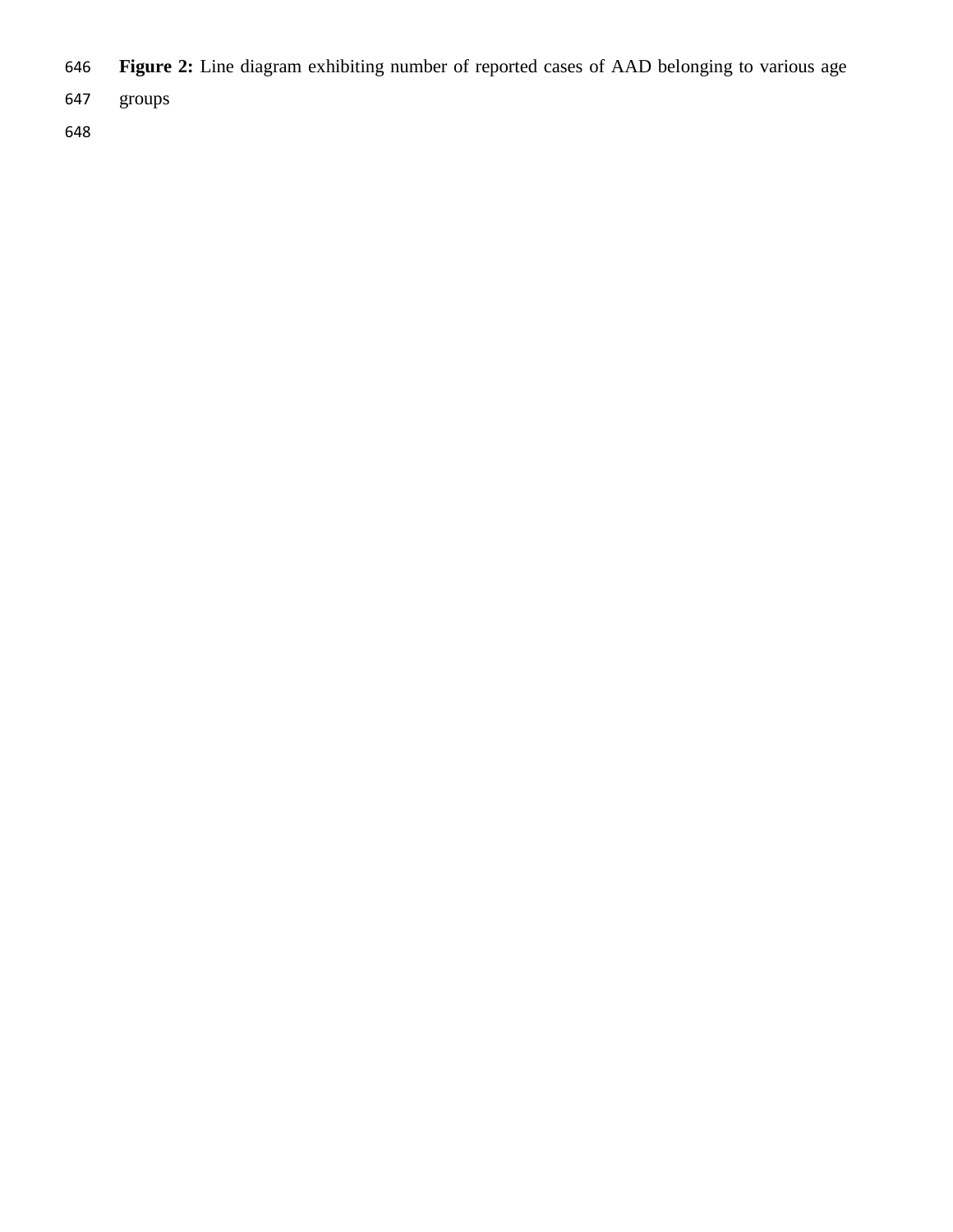| <b>AMELOBLASTOMA COMPONENT</b><br>Follicles of odontogenic epithelium with peripheral tall columnar ameloblast-like cells with<br>reversal of polarity and central stellate reticulum-like cells in the form of follicles within a<br>mature connective tissue stroma<br>Odontogenic epithelium infiltrating into a mature connective tissue stroma in the form of<br>interlacing strands or plexuses<br>Cystic lesion having lumen lined by tall columnar cells with hyperchromatic nuclei<br>exhibiting nuclear palisading with reversal of polarity and cytoplasmic vacuolization<br>(Gorlin-Vickers Criteria) [14] |
|------------------------------------------------------------------------------------------------------------------------------------------------------------------------------------------------------------------------------------------------------------------------------------------------------------------------------------------------------------------------------------------------------------------------------------------------------------------------------------------------------------------------------------------------------------------------------------------------------------------------|
|                                                                                                                                                                                                                                                                                                                                                                                                                                                                                                                                                                                                                        |
|                                                                                                                                                                                                                                                                                                                                                                                                                                                                                                                                                                                                                        |
|                                                                                                                                                                                                                                                                                                                                                                                                                                                                                                                                                                                                                        |
|                                                                                                                                                                                                                                                                                                                                                                                                                                                                                                                                                                                                                        |
| <b>AOT COMPONENT</b>                                                                                                                                                                                                                                                                                                                                                                                                                                                                                                                                                                                                   |
| Sheets/islands/cords/whorling of spindle to ovoid shaped odontogenic epithelial cells                                                                                                                                                                                                                                                                                                                                                                                                                                                                                                                                  |
| Duct-like structures lined by epithelial cells with eosinophilic material/cystic space in the<br>lumen                                                                                                                                                                                                                                                                                                                                                                                                                                                                                                                 |
| Rosette-like structures consisting of two layers of low to tall columnar epithelial cells<br>with eosinophilic material/ cystic space centrally in the lumen                                                                                                                                                                                                                                                                                                                                                                                                                                                           |
| <b>DENTINOID MATERIAL</b>                                                                                                                                                                                                                                                                                                                                                                                                                                                                                                                                                                                              |
| Extracellular homogenous eosinophilic material (Dentinoid)                                                                                                                                                                                                                                                                                                                                                                                                                                                                                                                                                             |
| <b>OTHER FEATURES</b>                                                                                                                                                                                                                                                                                                                                                                                                                                                                                                                                                                                                  |
|                                                                                                                                                                                                                                                                                                                                                                                                                                                                                                                                                                                                                        |
| Presence of Clear cells within the tumor islands in AOT component of the lesion.                                                                                                                                                                                                                                                                                                                                                                                                                                                                                                                                       |
|                                                                                                                                                                                                                                                                                                                                                                                                                                                                                                                                                                                                                        |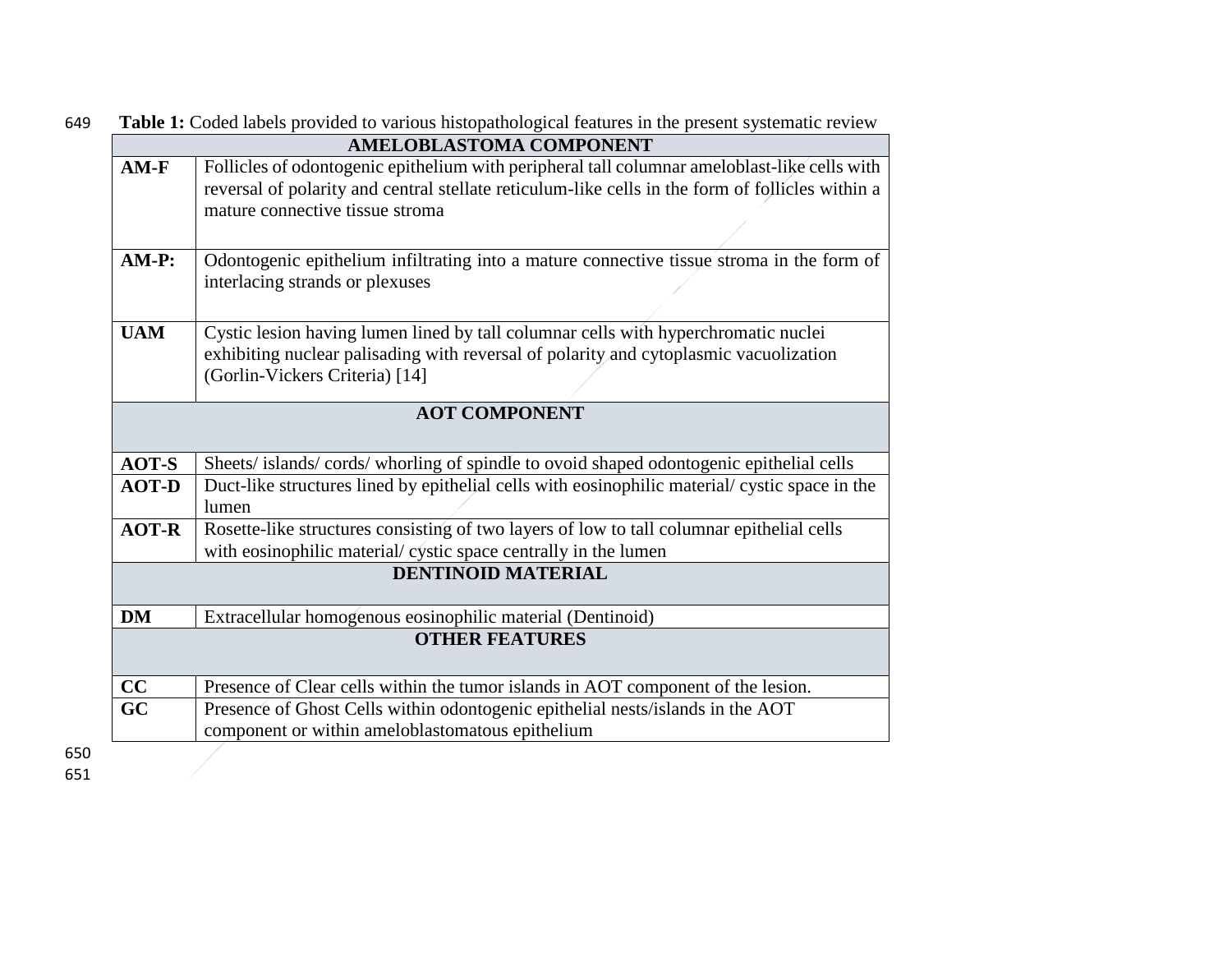| <b>Author</b>          | Year | Age<br>(yrs) | <b>Sex</b>   | <b>Durat</b><br>ion | Arch            | <b>Side</b>               | <b>Symptoms</b>             | Radiographic<br>features                                | Histopathological<br><b>Features</b>      | <b>Special Stains</b><br>$\overline{I}$ IHC                             | <b>Final Diagnosis</b>                                                                    | <b>Treatment [with number of</b><br>recurrences]                                                      | <b>Follow-up</b><br>with NED |
|------------------------|------|--------------|--------------|---------------------|-----------------|---------------------------|-----------------------------|---------------------------------------------------------|-------------------------------------------|-------------------------------------------------------------------------|-------------------------------------------------------------------------------------------|-------------------------------------------------------------------------------------------------------|------------------------------|
| Slabbert et al         | 1992 | 24           | M            | N/P                 | Mn              | L                         | Swelling                    | UL RL                                                   | AM-F, AM-P,<br>AOT-S, DM                  | Van Gieson +<br>Masson's<br>trichrome +<br>Congo red -<br>Alcian blue - | Dentinoameloblastoma                                                                      | <b>WE</b>                                                                                             | N/P                          |
| <b>Mastumoto et al</b> | 2001 | 19           | M            | 1 mo                | Mn              | $\mathbb{R}$              | Swelling                    | WD UL RL                                                | AM-P, AOT-S,<br>AOT-D, DM                 | Mucicarmine<br>Alcian blue $+$                                          | Atypical Plexiform AM<br>with Dentinoid                                                   | Marsupialization +<br>Enucleation<br>(1 Rec after 2 yr)<br>WE                                         | $2.5 \text{ yr}$             |
| Evans et al            | 2004 | 39           | M            | N/P                 | Mn              | <b>CM</b>                 | Swelling                    | WD UL RL                                                | AM-P, AOT-S,<br>AOT-D, DM, CC             | N/P                                                                     | AM with Features of<br><b>AOT</b>                                                         | <b>WE</b><br>WE + Curettage Enucleation<br>$+$ Curettage<br>(3 recs over a 16-yr period)<br><b>SR</b> | $18 \text{ mo}$              |
| Zhang et al            | 2006 | 64           | $\mathbf{F}$ | $16 \text{ mo}$     | Mn              | $\rm CM$                  | Swelling $+$<br>Paresthesia | WD UL RL<br>with RO<br>clusters                         | AM-F, AOT-S,<br>AOT-R, DM, GC             | N/P                                                                     | Hybrid Odontogenic<br>Tumor characteristic of<br>CCOT, Solid<br>Multicystic AM and<br>AOT | <b>SR</b>                                                                                             | 3 yr                         |
| Jivan et al            | 2007 | 40           | M            | 7 <sub>mo</sub>     | Mn              | CM                        | Swelling                    | WD UL RL                                                | UAM, AOT-S,<br>AOT-D, AOT-R,<br><b>DM</b> | Calretinin ++<br>in cystic lining                                       | AOT originating within<br>a Unicystic AM                                                  | N/P                                                                                                   | N/P                          |
| Moridani et al         | 2008 | 19           | $\mathbf F$  | $2 \text{ mo}$      | Mx              | $\mathbb{R}^{\mathbb{C}}$ | Swelling                    | WD UL RL                                                | AM-P, AOT-S,<br>AOT-D, DM                 | N/P                                                                     | <b>AAD</b>                                                                                | Excision                                                                                              | N/P                          |
| Ide et al              | 2009 | 44           | $\mathbf{M}$ | N/P                 | $\overline{M}x$ | CM                        | N/P                         | WD UL RL                                                | AM-P, AOT-S,<br>AOT-D, AOT4,<br>DM        | $Calretinin +$                                                          | <b>AAD</b>                                                                                | ${\rm En}$<br>Excision<br>(3 recs over a 11-year period)<br>Partial maxillectomy                      | 8 yr                         |
| Sonone et al           | 2011 | 35           | $\mathbf F$  | 1 year              | Mn              | $\mathbb{R}$              | Swelling $+$<br>Numbness    | WD UL RL<br>with RO foci                                | AM-P, AOT-S,<br>AOT-D, AOT-R,<br>DM, GC   | Van Gieson +<br>Congo $red -$                                           | <b>AAD</b>                                                                                | <b>SR</b>                                                                                             | 6 mo                         |
| Saxena et al           | 2012 | 45           | $\mathbf{M}$ | $2$ wk              | Mx              | L                         | Swelling                    | Diffuse RL                                              | AM-P, AM4<br>AOT-D, AOT-S,<br>DM          | N/P                                                                     | <b>AAD</b>                                                                                | WE (3 recs) SR                                                                                        | N/P                          |
| Yamazaki et al         | 2014 | 31           | $\mathbf F$  | N/P                 | Mn              | $\mathbf R$               | None                        | WD UL RL<br>with sclerotic<br>area in distal<br>portion | AM-F, AM-P,<br>AOT-S, AOT-D,<br>DM, CC    | $CK19++$<br>$CK17 +$<br>$Calretinin +$<br>$Ki-67 +$<br>Congo red +      | Hybrid AM and AOT                                                                         | <b>SR</b>                                                                                             | 36 mo                        |
| Lovola et al           | 2015 | 55           | M            | $5 \text{ mo}$      | Mn              | L                         | Swelling                    | N/P                                                     | AM-F, AM-P,<br>AOT-S, AOT-D,<br>DM        | $CK19:++$<br>$Ki-67++$<br>$CK 8/18-$                                    | <b>AAD</b>                                                                                | 1 rec<br><b>SR</b>                                                                                    | $108 \text{ mo}$             |

652 **Table 2:** Summarized Parameters of Cases of Adenoid Ameloblastoma with Dentinoid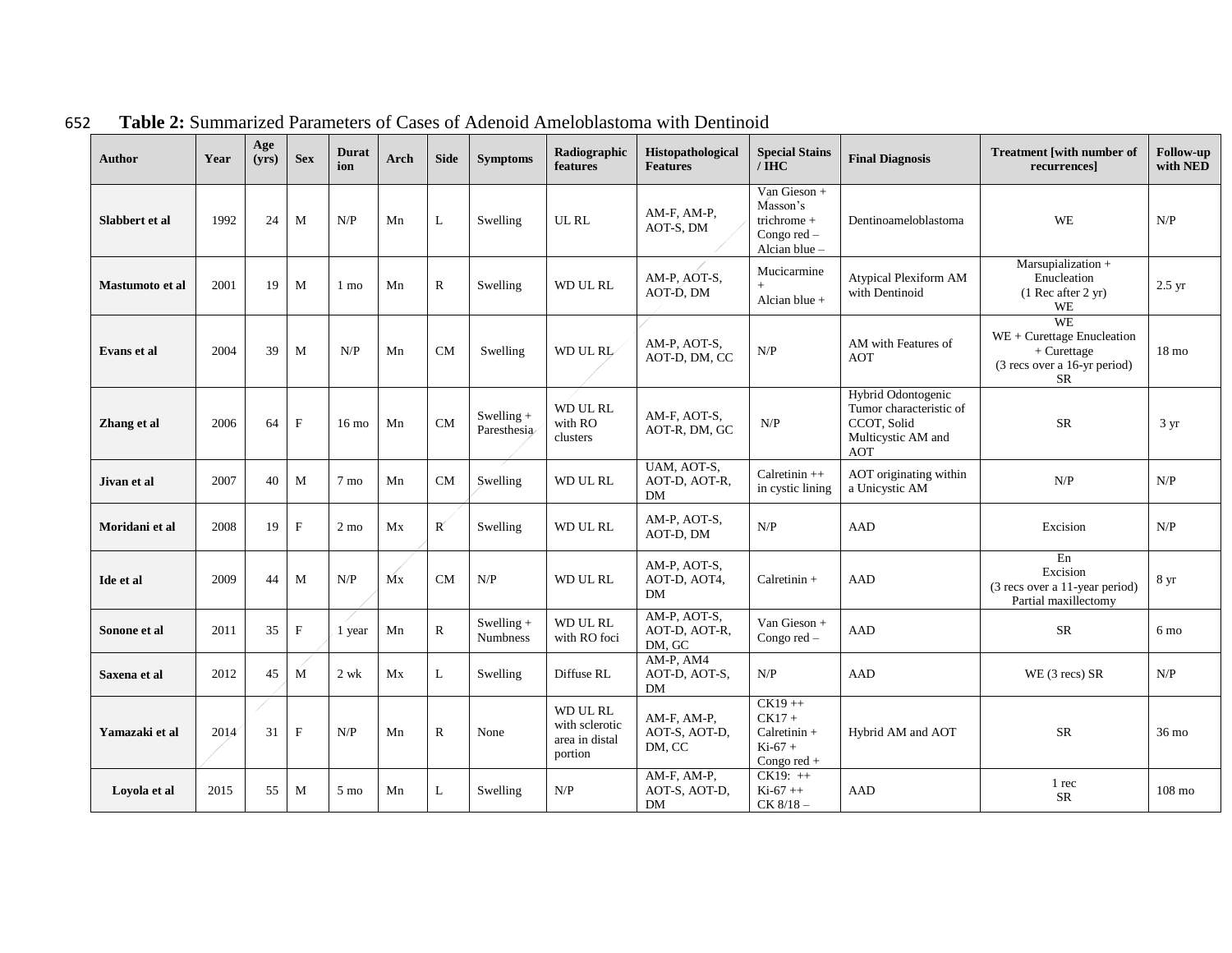|                               |      | 24 | $\mathbf F$  | 6 mo            | Mx   | L            | Swelling                              | WD UL RL  |                                           | None                                                                | Adenoid AM<br>(hybrid/mixed<br>odontogenic tumour) | WE                                                 | 6 mo                                                             |   |                      |                 |  |
|-------------------------------|------|----|--------------|-----------------|------|--------------|---------------------------------------|-----------|-------------------------------------------|---------------------------------------------------------------------|----------------------------------------------------|----------------------------------------------------|------------------------------------------------------------------|---|----------------------|-----------------|--|
|                               |      | 31 | $\mathbf{M}$ | $1 \text{ mo}$  | Mn   | $\mathbf R$  | Swelling                              | WD RL     |                                           | None                                                                | Adenoid Granular cell<br>AM with Dentinoid         | Hemimandibulectomy                                 | $18 \text{ mo}$                                                  |   |                      |                 |  |
|                               |      | 40 | M            | N/P             | Mn   | <b>CM</b>    | Swelling,<br>numbness,<br>parasthesia | WD UL RL. |                                           | $Calretinin++$<br>$p53 +$                                           | Atypical Adenoid AM                                | Hemimandibulectomy                                 | $14 \text{ mo}$                                                  |   |                      |                 |  |
|                               |      | 16 | $\rm F$      | $2 \text{ mo}$  | Mn   | $\mathbb{R}$ | Swelling                              | UL RL     |                                           | None                                                                | AAD                                                | <b>WE</b>                                          | $12 \text{ mo}$                                                  |   |                      |                 |  |
| Kumar et al                   | 2015 | 55 | $\mathbf{M}$ | 3 mo            | Mn   | $\mathbf R$  | Swelling,<br>pain,<br>paresthesia     | WD UL RL  | AM-P, AOT-S,<br>AOT-D, AOT-R,<br>DM, GC   | $CK 19 +$                                                           | AAD                                                | ${\rm SR}$                                         | 36 mo                                                            |   |                      |                 |  |
| Salahinejad et<br>al          | 2016 | 34 | $\mathbf F$  | $43 \text{ mo}$ | Mx   | $\mathbb{R}$ | Swelling                              | PD RL     | AM-F, AM-P,<br>AOT-D, DM                  | $CK19++$<br>$Ki-67++$<br>$CK 8/18 +$                                | AAD                                                | 9 recs<br>${\sf SR}$                               | 19 <sub>mo</sub>                                                 |   |                      |                 |  |
| Khalele et al                 | 2016 | 33 | $\mathbf F$  | 48 mo           | Mx   | $\mathbf R$  | Swelling $+$<br>pain                  | N/P       | AM-F, AM-P,<br>AOT-S, AOT-D,<br>AOT-R, DM | $CK19++$<br>$Ki-67++$<br>$CK 8/18 -$                                | AAD                                                | 5 Recs<br>$SR + Radiotherapy + Neck$<br>Dissection | N/P                                                              |   |                      |                 |  |
| Sathvanaravan<br>et al        | 2017 | 51 | $\mathbf M$  | 72 mo           | Mx   | ${\rm CM}$   | Swelling $+$<br>pain                  | PD RL     | UAM, AOT-S,<br>AOT-D, AOT-R,<br>DM        | $CK19 + +$<br>$Ki-67++$<br>$CK 8/18 +$                              | ${\rm AAD}$                                        | 5 Recs<br><b>SR</b>                                | 76 mo                                                            |   |                      |                 |  |
| Rai et al                     | 2017 | 47 | M            | $18 \text{ mo}$ | Mx   | CM           | Swelling                              | N/P       | AM-F, AOT-S,<br>AOT-D, DM                 | $CK19++$<br>$Ki-67++$<br>$CK 8/18 +$                                | AAD                                                | 2 Recs<br>$SR + Radiotherapy + Neck$<br>Dissection | 52 mo                                                            |   |                      |                 |  |
| <b>Adorno-Farias</b><br>et al |      |    |              |                 | 15   | $\mathbf F$  | $12 \text{ mo}$                       | Mn        | N/P                                       | Swelling                                                            | UL RL                                              | AM-F, AOT-S,<br>AOT-D, DM                          | $CK7 -$<br>$CK14-$<br>$CK19 +$<br>$IMP3 -$<br>$Ki-67 +$<br>p53 - |   | ${\rm SR}$           | N/P             |  |
|                               |      |    |              |                 | 2018 |              |                                       |           |                                           | 37                                                                  | M                                                  | $12 \text{ mo}$                                    | ∕<br>Mn                                                          | L | Swelling $+$<br>pain | <b>WD ML RL</b> |  |
|                               |      | 46 | $\mathbf F$  | N/P             | Mn   |              | N/P                                   | UL RL     | AM-F, AOT-S,<br>AOT-D, DM, CC             | $CK7-$<br>$CK14 + +$<br>$CK19++$<br>$IMP3 -$<br>$Ki-67 +$<br>p53: - | features                                           | <b>SR</b>                                          | N/P                                                              |   |                      |                 |  |
|                               |      | 34 | $\mathbf F$  | N/P             | Mn   | N/P          | Swelling                              | UL RL     |                                           | $CK7-$<br>$CK14 + +$<br>$CK19-$<br>$IMP3 -$<br>$Ki-67 +$<br>p53 -   |                                                    | ${\rm SR}$                                         | N/P                                                              |   |                      |                 |  |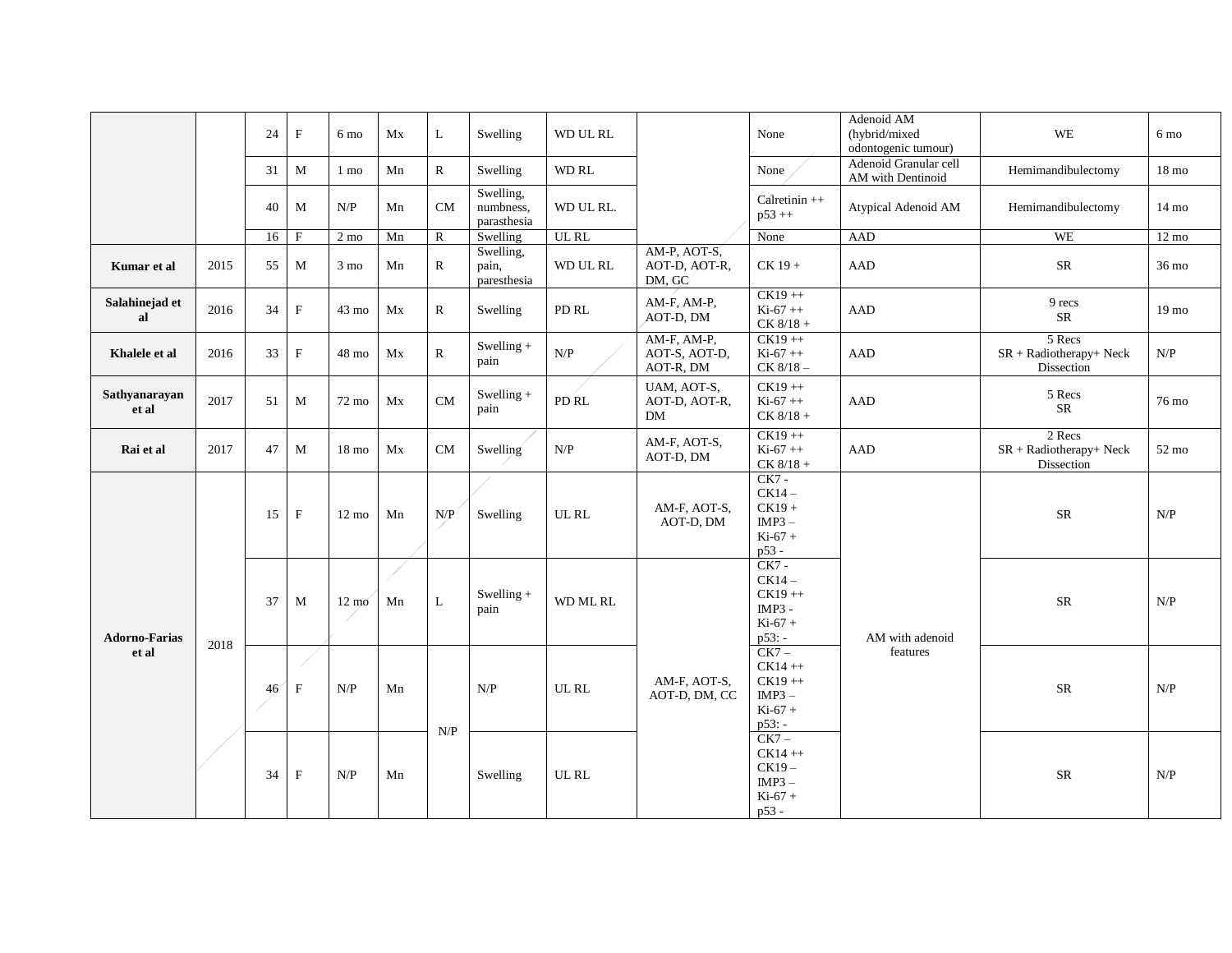|              |      | N/P | $\mathbf F$ | N/P             | N/P |   | N/P      | UL RL     |                               | $CK7 -$<br>$CK14:++$<br>$CK19:++$<br>$IMP3 -$<br>$Ki-67+$<br>$p53 -$ |     | ${\sf SR}$          | N/P              |
|--------------|------|-----|-------------|-----------------|-----|---|----------|-----------|-------------------------------|----------------------------------------------------------------------|-----|---------------------|------------------|
|              |      | 15  | M           | $12 \text{ mo}$ | Mn  |   | Swelling | UL RL     | AM-F, AOT-S,<br>AOT-D, DM, CC | $CK7 -$<br>$CK14 + +$<br>$CK19 +$<br>$IMP3 -$<br>$Ki-67 +$<br>p53 -  |     | ${\rm SR}$          | N/P              |
|              |      | 82  | M           | $36 \text{ mo}$ | Mn  |   | Swelling | ML RL     | AM-F, AOT-D,<br>DM, CC, GC    | $CK7-$<br>$CK14 + +$<br>CK19 -<br>$IMP3 -$<br>$Ki-67 +$<br>p53 -     |     | SR                  | N/P              |
|              |      | 46  | M           | N/P             | N/P |   | N/P      | $UL$ $RL$ | AM-F, AOT-D,<br>DM, CC        | $CK7 -$<br>$CK14 + +$<br>$CK19-$<br>$IMP3 -$<br>$Ki-67 +$<br>p53 -   |     | ${\sf SR}$          | N/P              |
| Arruda et al | 2020 | 51  | $\mathbf F$ | N/P             | Mx  | L | None     | WD UL RL  | AM-P, AOT-S,<br>AOT-D, DM     | Alcian blue<br>$PAS ++$<br>$Ki-67: +$                                | AAD | 1 Rec<br>${\sf SR}$ | $108 \text{ mo}$ |

653 *Not provided – N/P; Mandible – Mn; Maxilla – Mx; Crossing Midline – CM; Well-defined – WD; Poorly defined – PD;* 

654 *Unilocular – UL; Multilocular – ML; Radiolucency – RL; Radiopaque – RO; Wide excision – WE; Surgical Resection –*

655 *SR; Recurrence – Rec* 

656

657 **Table 3:** Summarization of various parameters observed following review of case reports and case

- 1

658 series of adenoid ameloblastoma with dentinoid

| Age      |                        | Lowest       |       |       | <b>Highest</b>       | <b>Mean</b> |                             |
|----------|------------------------|--------------|-------|-------|----------------------|-------------|-----------------------------|
|          |                        | 15 years     |       |       | 82 years             |             | 38.97                       |
| Sex      |                        | <b>Males</b> |       |       | <b>Females</b>       |             |                             |
|          |                        | $n=16$       |       |       | $n=13$               |             |                             |
| Arch     | <b>Mandible</b> = $18$ |              |       |       | <b>Maxilla</b> = $9$ |             |                             |
|          | Left                   | CM           | Right | Left  | <b>CM</b>            | Right       | Side not provided           |
|          | $n=3$                  | $n=4$        | $n=6$ | $n=3$ | $n=3$                | $n=3$       | $n=7$                       |
| Symptoms | Asymptomatic           |              |       |       | Pain                 |             | <b>Paresthesia/Numbness</b> |
|          |                        | swelling     |       |       | $n=3$                |             | $n=4$                       |
|          |                        | $n=16$       |       |       |                      |             |                             |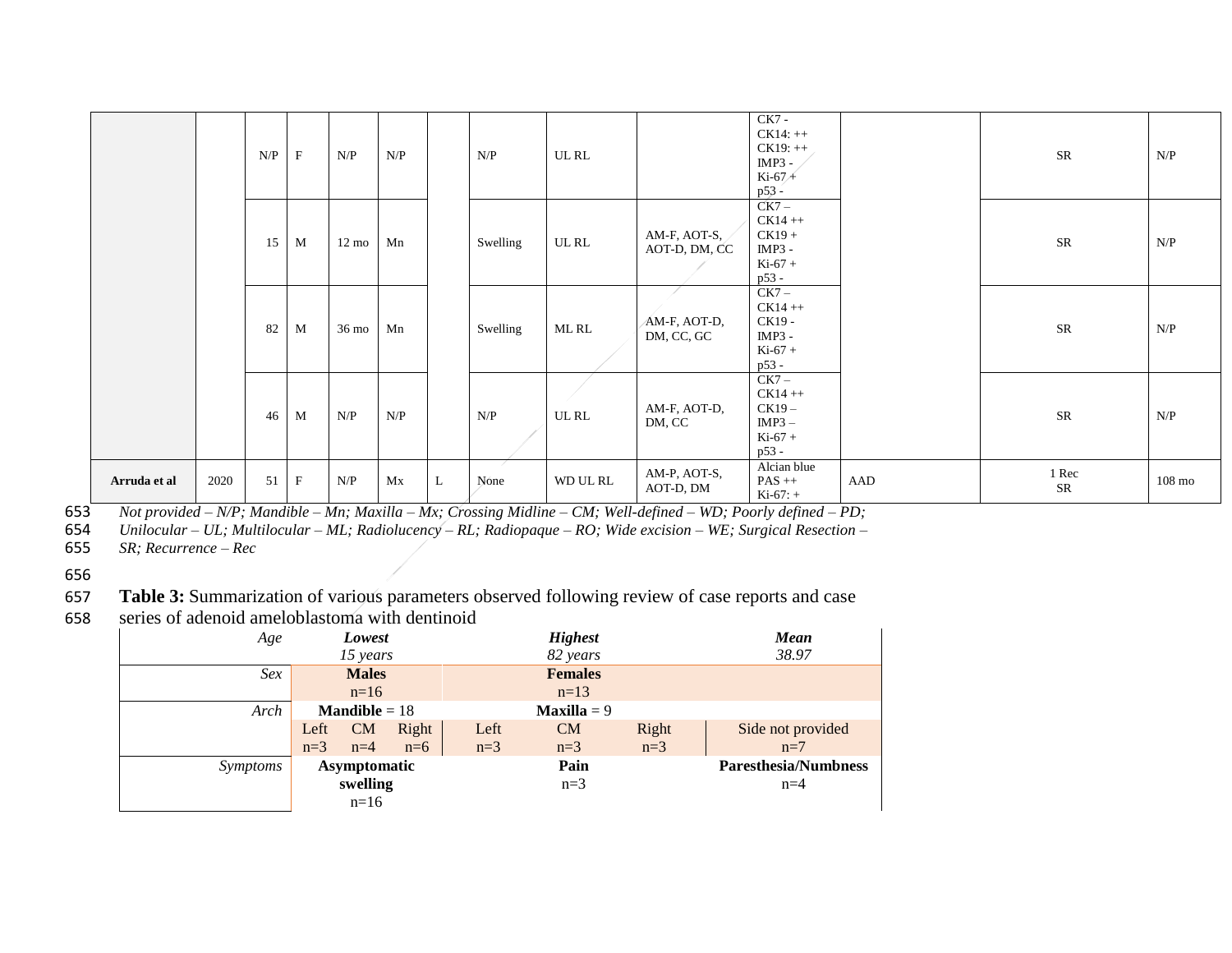| Radiographic          | <b>Well defined</b><br>unilocular<br>radiolucency<br>$n=20$ | <b>Well-defined</b><br><b>Poorly</b><br>defined<br>multilocular<br>radiolucency<br>radiolucency<br>$n=2$<br>$n=2$ |                                | <b>Radiolucent lesion with</b><br>Radiopaque foci<br>$n=3$ |
|-----------------------|-------------------------------------------------------------|-------------------------------------------------------------------------------------------------------------------|--------------------------------|------------------------------------------------------------|
| <b>Features of AM</b> | <b>Follicular</b>                                           | <b>Plexiform</b>                                                                                                  | <b>Mixed</b>                   | <b>Unicystic</b>                                           |
| component             | $n=9$                                                       | $n=9$                                                                                                             | $n=9$                          | Ameloblastoma<br>$n=2$                                     |
| Changes in AM         | <b>Desmoplastic</b>                                         | <b>Granular cells</b>                                                                                             |                                | Squamous metaplasia                                        |
| component             | $n=1$                                                       | $n=1$                                                                                                             |                                | $n=8$                                                      |
| Features of AOT       | <b>Duct-like structures</b>                                 | Sheets/ whorls of cells                                                                                           | <b>Rosette-like structures</b> |                                                            |
| component             | $n=19$                                                      | $n=18$                                                                                                            |                                | $n=6$                                                      |
| Other histological    | <b>Clear cells</b>                                          | <b>Ghost cells</b>                                                                                                |                                |                                                            |
| features              | $n=9$                                                       | $n=4$                                                                                                             |                                |                                                            |
| Recurrences           | <b>Cases reporting</b>                                      | <b>Maximum number of recurrences</b>                                                                              |                                | Followup details not                                       |
|                       | recurrences                                                 | in a single case                                                                                                  |                                | provided                                                   |
|                       | $n=12$                                                      | $n=9$                                                                                                             |                                | $n=13$                                                     |

659<br>660

660 **Table 4:** Summarization of immunohistohemical markers in reported cases of adenoid

ameloblastoma with dentinoid

| <b>Marker</b>   |                 | <b>Expression</b> | <b>Total cases</b> |
|-----------------|-----------------|-------------------|--------------------|
| <b>CK14</b>     | <b>Positive</b> | <b>Negative</b>   | 14                 |
|                 | $n=6$           | $n=8$             |                    |
| <b>CK19</b>     | <b>Positive</b> | <b>Negative</b>   | 15                 |
|                 | $n=12$          | $n=3$             |                    |
| CK7             | <b>Positive</b> | <b>Negative</b>   | 8                  |
|                 | $n=0$           | $n=8$             |                    |
| CK8/18          | <b>Positive</b> | <b>Negative</b>   | 5                  |
|                 | $n=3$           | $n=2$             |                    |
| <b>CK17</b>     | <b>Positive</b> | <b>Negative</b>   | $\mathbf{1}$       |
|                 | $n=1$           | $n=0$             |                    |
| Calretinin      | <b>Positive</b> | <b>Negative</b>   | 4                  |
|                 | $n=4$           | $n=0$             |                    |
| Ki-67           | Low             | <b>High</b>       | 15                 |
|                 | $n=10$          | $n=5$             |                    |
| P <sub>53</sub> | High            | Low to negative   | 9                  |
|                 | $n=1$           | $n=8$             |                    |